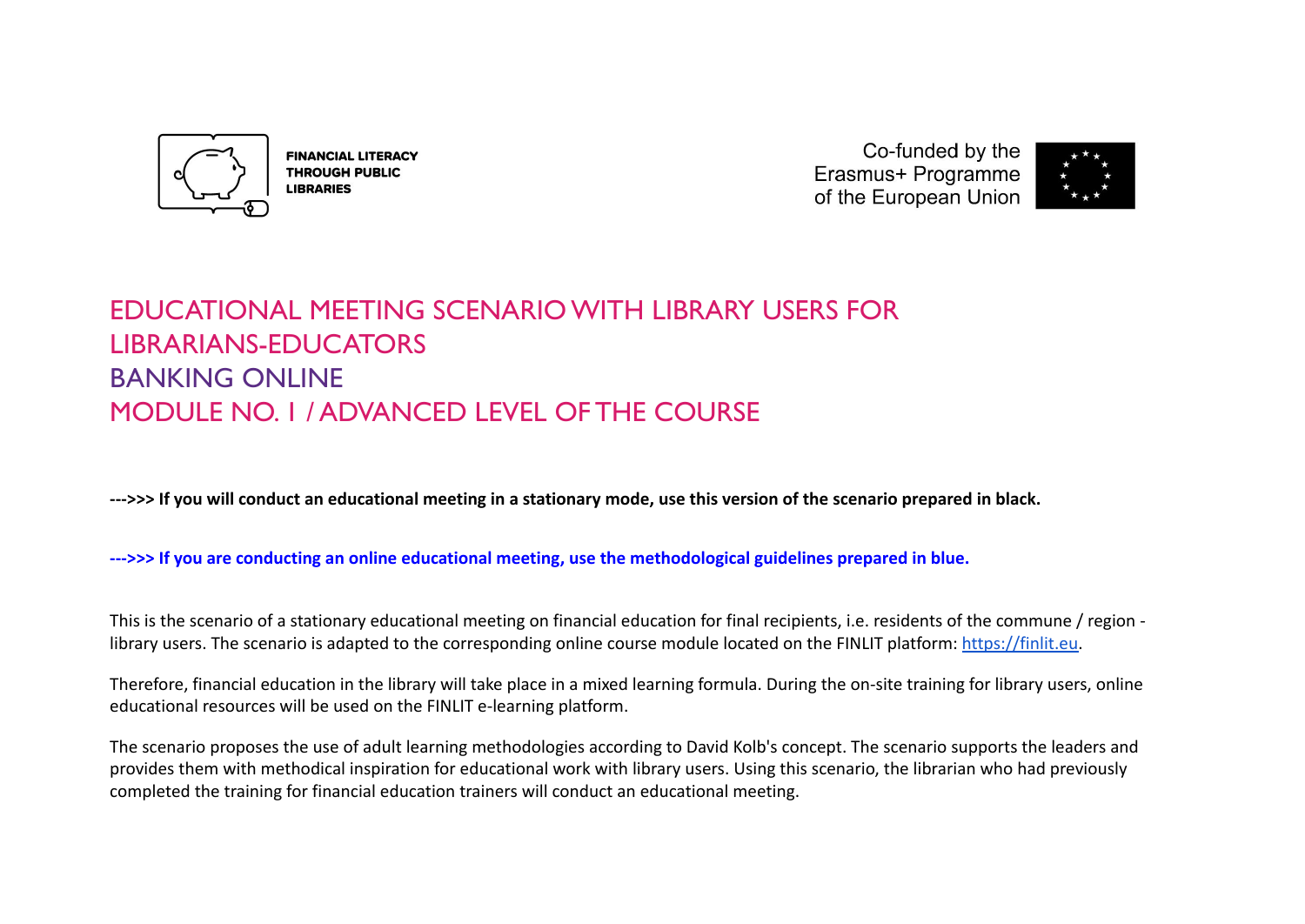

As an online meeting leader, use the functionality of your chosen remote working platform to guide your course participants through the training content of the module. Participants will also be able to perform specific activities stationary at their place of stay during the online meeting (i.e. they will be able to perform short tasks on their own according to the instructions provided by the teacher, e.g. "write some of your associations with the bank via the Internet / bank account, etc. on a piece of paper. and read your answers to other course participants").

Participants will also take part in various online activities proposed by the trainer, such as speaking in front of the camera, asking questions, commenting / answering in a chat, participating in surveys, working in virtual rooms, performing short tasks alone or in a group. During the online training, educational materials and short exercises from the course screens on the e-learning platform of the FINLIT project will be used.

#### Caution:

The stages of the educational meeting are planned for a few hours. It may be too long for one educational meeting with the residents. Therefore, you can choose from among substantive stages 4, 5 or 6 and decide which of them you will finally complete during an educational meeting with a group of participants. It all depends on the specificity of the age group of the students and their personal needs in terms of knowledge contained in the module and interest in the subject.

Remember, however, that if you decide to carry out a selected stage of the educational meeting - make sure to guide participants through the entire activity described in this stage (do not shorten a given stage of the meeting and do not select only individual parts from it!). Try to complete all 4 stages of the Kolb cycle, such as: experience, reflection, knowledge / theory and application / implementation) described in the script. It is important that the goal of a given stage of the meeting that you carry out with the participants is achieved while maintaining the principle of adult learning in accordance with the Kolb cycle proposed in the scenario.

After selecting the stages of the meeting that you plan to carry out with the participants, do not forget to plan two breaks (15 minutes each) between each stage of the meeting.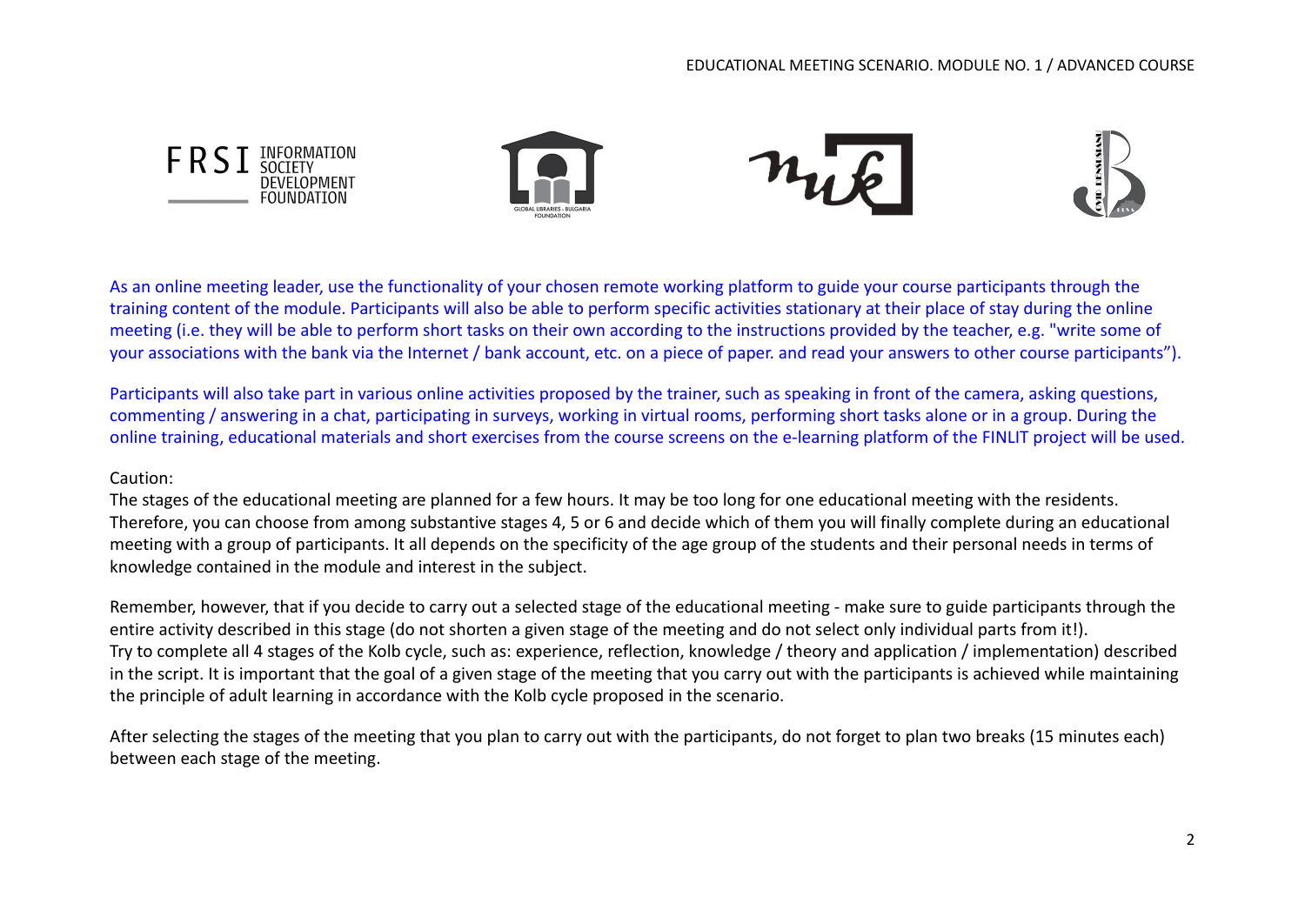## **TITLE OF THE EDUCATIONAL MEETING**

BANKING ONLINE

# **EDUCATIONAL GOALS OF THE MEETING**

1. Expanding knowledge of banking and basic banking services for individual customers.

- 2. Developing skills in making decisions about choosing a bank and verifying the credibility of financial institutions.
- 3. Developing skills in choosing a personal account.
- 4. Expanding knowledge of the function of a basic payment account.
- 5. Expanding knowledge about the basic functions of saving on an e-account.
- 6. Developing skills in the selection, establishment and use of basic e-account functions.
- 7. Knowing the types of operations on the e-account and banking services available through the Internet.
- 8. Developing competences and knowledge related to the secure use of an e-account.
- 9. Develop skills in using the basic functions of an e-account.
- 10. Develop skills in performing online transfers.

# **STAGES OF THE MEETING**

STAGE 1 (about 10 min.) - Welcoming the participants, getting to know each other

STAGE 2 (about 10 min.) - Presentation of the goals and principles of the meeting

STAGE 3 (about 30 min.) - How do you choose the bank that's right for you?

STAGE 4 (about 30 min.) - How to choose a personal account that is right for you?

STAGE 5 (about 40 min.) - Creating an e-account, i.e. an online personal account

STAGE 6 (about 30 min.) - Using an e-account

#### STAGE 7 (about 20 min.) - Summary and conclusion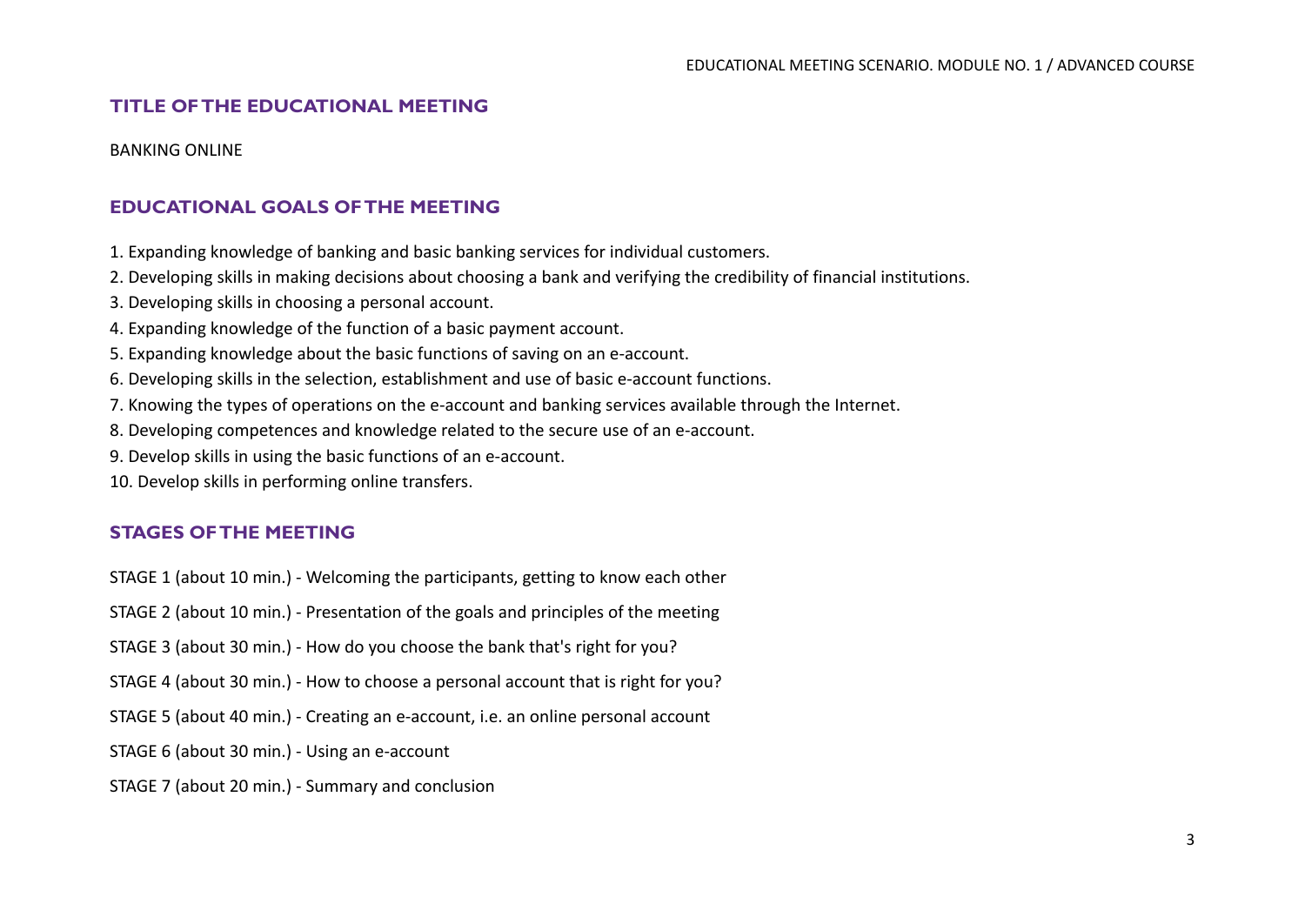# **STEP-BY-STEP DESCRIPTION OF THE EDUCATIONAL MEETING**

# **STAGE 1**

Before starting an online meeting, consider choosing an educational platform. We recommend: Microsoft Teams, Zoom, Jitsi Meet, because these platforms are intuitive and have the necessary communication tools to engage people participating in the meeting. You can choose from tools such as: online writing board (Whiteboard), screen sharing (Share Screen function), online polls, chat, real-time conversation with participants. Before starting an online meeting, plan it, e.g. on the Zoom platform and send each participant a link to the meeting with short instructions, what to do to join the meeting.

After the meeting starts, when all participants are joined to the virtual room, do a short technological warm-up, review the available functionalities and discuss the most important elements of the online training. Inform participants how they will communicate with each other and how to work together online. (important points to mention are: camera and microphone on / off, chat, use from the online board, etc.)

1.1 Name of the stage: Welcoming the participants, getting to know each other.

1.2 Educational purpose of the stage:

a) getting to know each other of the participants of the educational meeting

b) integration of participants and invitation to the first joint activity.

c) introduction to the topic of an educational meeting through short exercises to develop association around the topic of finance and the bank.

1.3 Organizational issues:

1.3.1 Planned time for activity: 10 min.

1.3.2 No. of slides in an online course: no slide.

1.3.3 Required materials to conduct the educational meeting: flipchart or board, marker, small cards.

## 1.4 Activity (description and additional comments):

1.4.1 Welcome the participants. Remind your name. Invite participants to introduce themselves by the formula you proposed.

1.4.2 Write the beginning of the sentence on the board / flipchart: "If I won a million, then ..."

Ask each participant to complete it on small pieces of paper.

Ask for the card to be placed at the beginning of the sentence.

Read all ideas and ask where participants would store such money.

Certainly the answer will be: "In the bank."

Use this to ask a rhetorical question: "In which bank? In what account? "

Summarize this stage by saying that these are the questions today you will look for answers.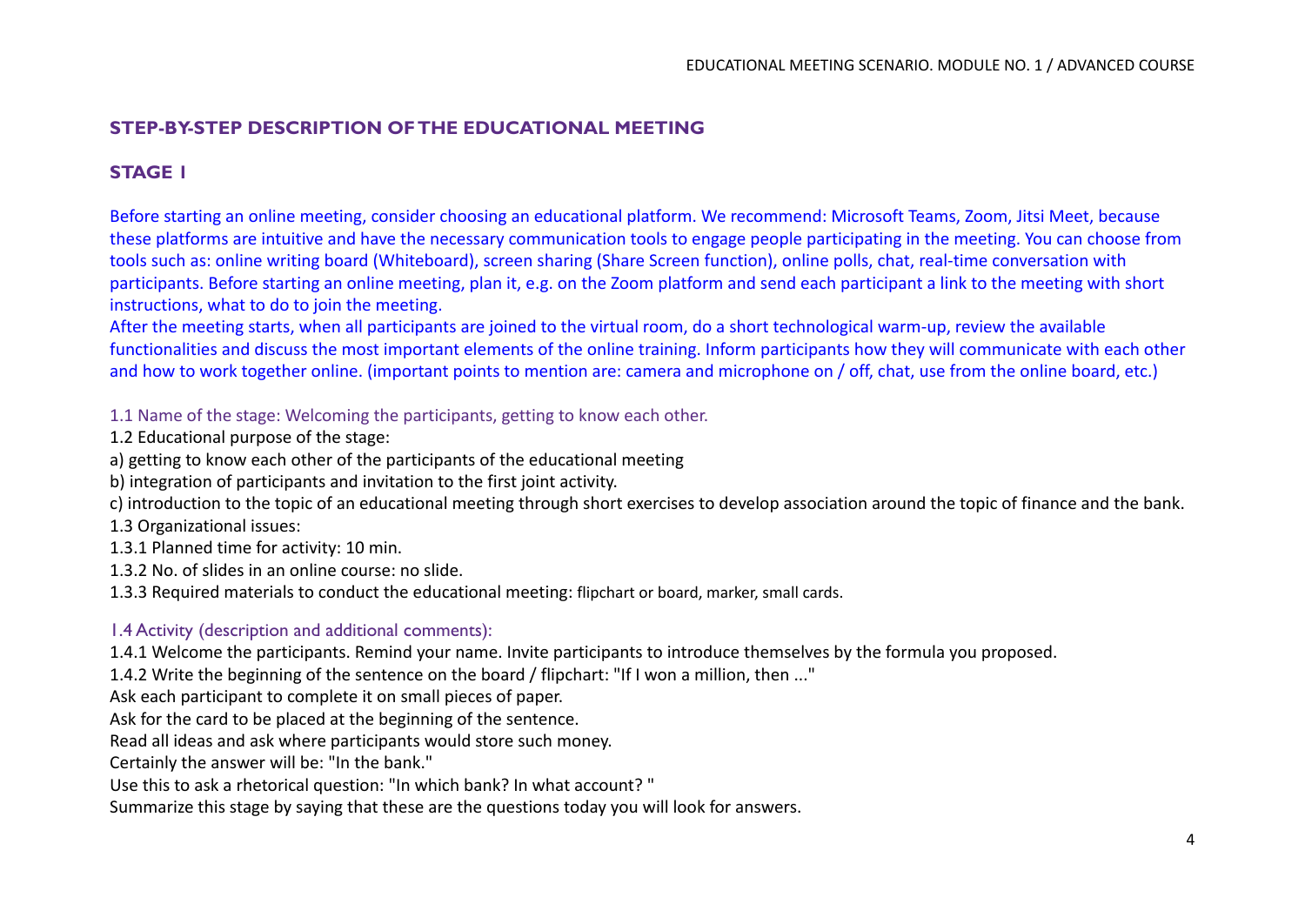*Proposed topic self-presentation aims to free introductory participants to think about personal finances.*

*You can finish the sentence first and then invite another eager person. In case of lack willing, invite a person who has contact with you visually.* You can use the Mentimeter application - participants enter the completion of a sentence or Jamboard - they add their suggestions on small virtual cards, then you share the screen with participants' records. Another option: offer participants an online round. One by one, each person turns on and off the camera and microphone, thus practicing the use of online tools and reading his notes from the paper.

# **STAGE 2**

2.1 Name of the stage: Presentation of the goals and principles of the meeting.

2.2 Educational purpose of the stage:

- a) presentation of topics and goals of the educational meeting
- b) determining the applicable rules for working with participants

2.3 Organizational issues:

- 2.3.1 Planned time for activity: 10 min.
- 2.3.2 No. slides in an online course: 2-3.
- 2.3.3 Required materials to conduct the educational meeting: flipchart or board, markers.

# 2.4 Activity (description and *additional comments*)

2.4.1 Say that the main topic will be the use of banking products and services, and primarily electronic banking. *Explain that some of the exercises participants will perform during the online course, and some - working in a group. Please inform them that at the end of the meeting they will receive materials from useful websites. Indicate that participants will learn how to choose a bank and personal account appropriate for you, how to set up a bank account in a branch or online, how to use banking services safely electronic and how to use consumer protection in the case of problems with the bank.*

Use the initial screens of the online course to present the topic of the course module.

2.4.2 Briefly outline the principles of group work. You can use rules such as: we listen, we speak on our behalf, we respect the views of others, we mute phones. Finally, ask participants if they want to be with each other by name during the meeting.

*The rules should be written on a flipchart or board. Drawings illustrating each of the principles can be used, e.g. vibrating telephone - turning off the sound in the telephone, ear - listening. Each teacher can choose drawings according to their preferences.*

You can prepare a sample contract with participants and display it on the screen (Share Screen function).

If participants want to add their rules, they can save them in the chat.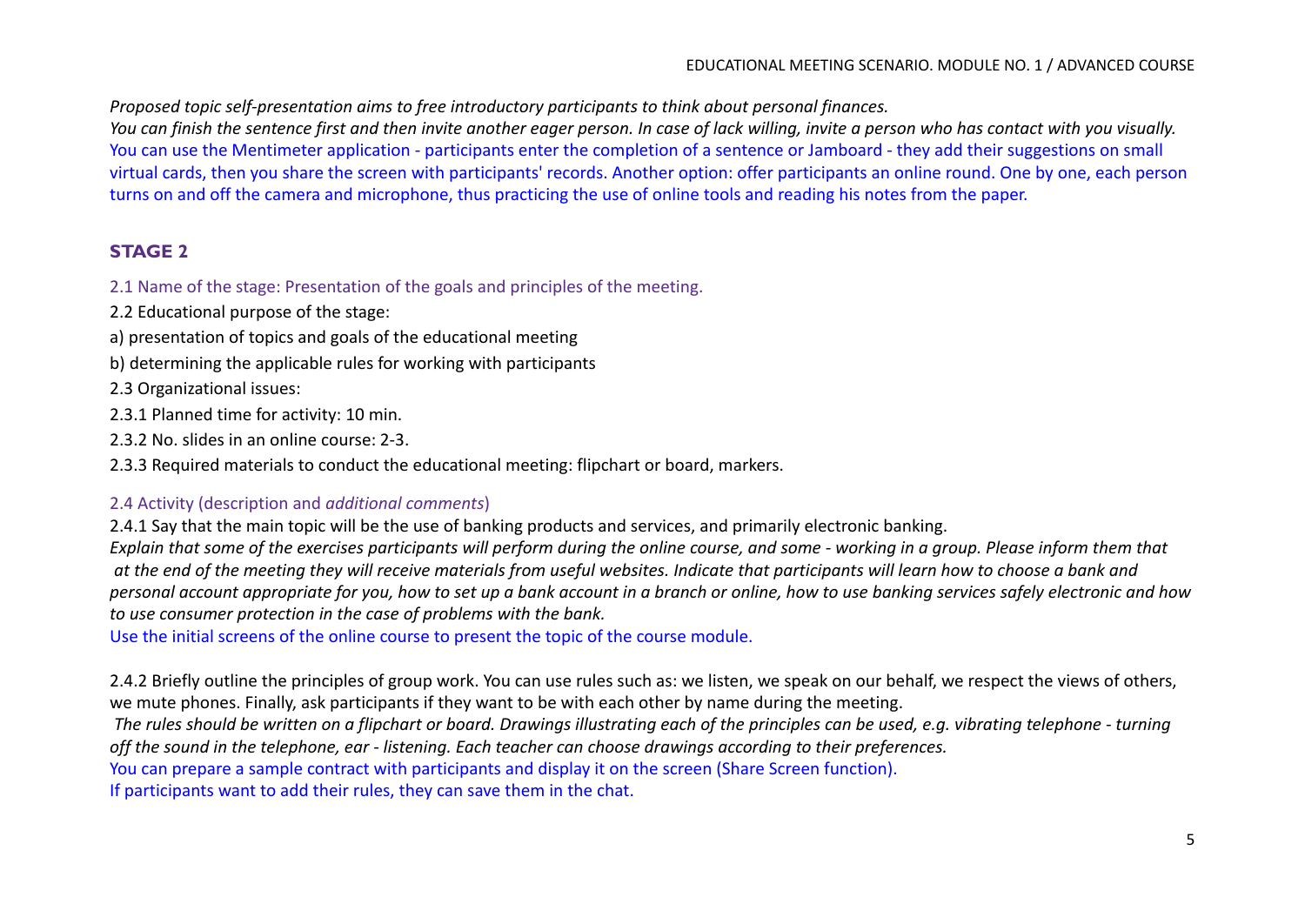# **STAGE 3**

#### 3.1 Name of the stage: How do you choose the bank that's right for you?

3.2 Educational purpose of the stage: during the course, participants will develop:

a) Knowledge about banking and basic banking services for individual clients.

b) Skills in making decisions about the choice of a bank and verifying the credibility of financial institutions.

3.3 Organizational issues:

3.3.1 Planned time for activity: 30 min.

3.3.2 No. slides in an online course: 4-9.

3.3.3 Required materials to conduct the educational meeting: A4 white sheets or small, sticky notes, pens, flipchart or board, markers.

## 3.4 Stages of the Kolb cycle (description and additional comments):

## **3.4.1 Experience**

Tell participants that you are now moving on to general issues related to banking services. Give each participant one sheet of paper. Ask them to write on them the criteria that they used or will be guided when choosing a bank. Say that their task is to list from 3 to 5 such criteria. Then ask the participants to form groups of 4-5 people and create a common list of such criteria. Ask one person from each group to present a common list of criteria created by the group and write them on the board.

*Write the question to be answered by the participants on the board. If you notice that there is a problem with grouping, help the participants. You can also ask the participants to count to 5, and then invite them to meet in the group with the number 1, the next with the number 2, etc.* Ask the participants to write their criteria on cards. Then you can group participants into smaller groups in Breakout Rooms to work on a list of common criteria and save them, for example, in an Etherpad document (send participants a link to the document in the chat). This is followed by the presentation of the groups' work by speaking to the camera.

#### **3.4.2 Reflection**

Ask participants: What made you consider these criteria important? What made you choose a bank? *When asking questions, write them on the board or flipchart. Then write the criteria provided by the participants under the password.* Conduct an online discussion, invite participants to speak in front of the camera.

#### **3.4.3 Knowledge/ theory**

Tell participants that they will now learn some details about choosing the bank that is best for them. Emphasize that they will also learn to verify their bank on the website of the Polish Financial Supervision Authority. Ask to start an online course. Participants read the text. *Before you invite participants to computers, make sure that each participant reads the course at their own pace.*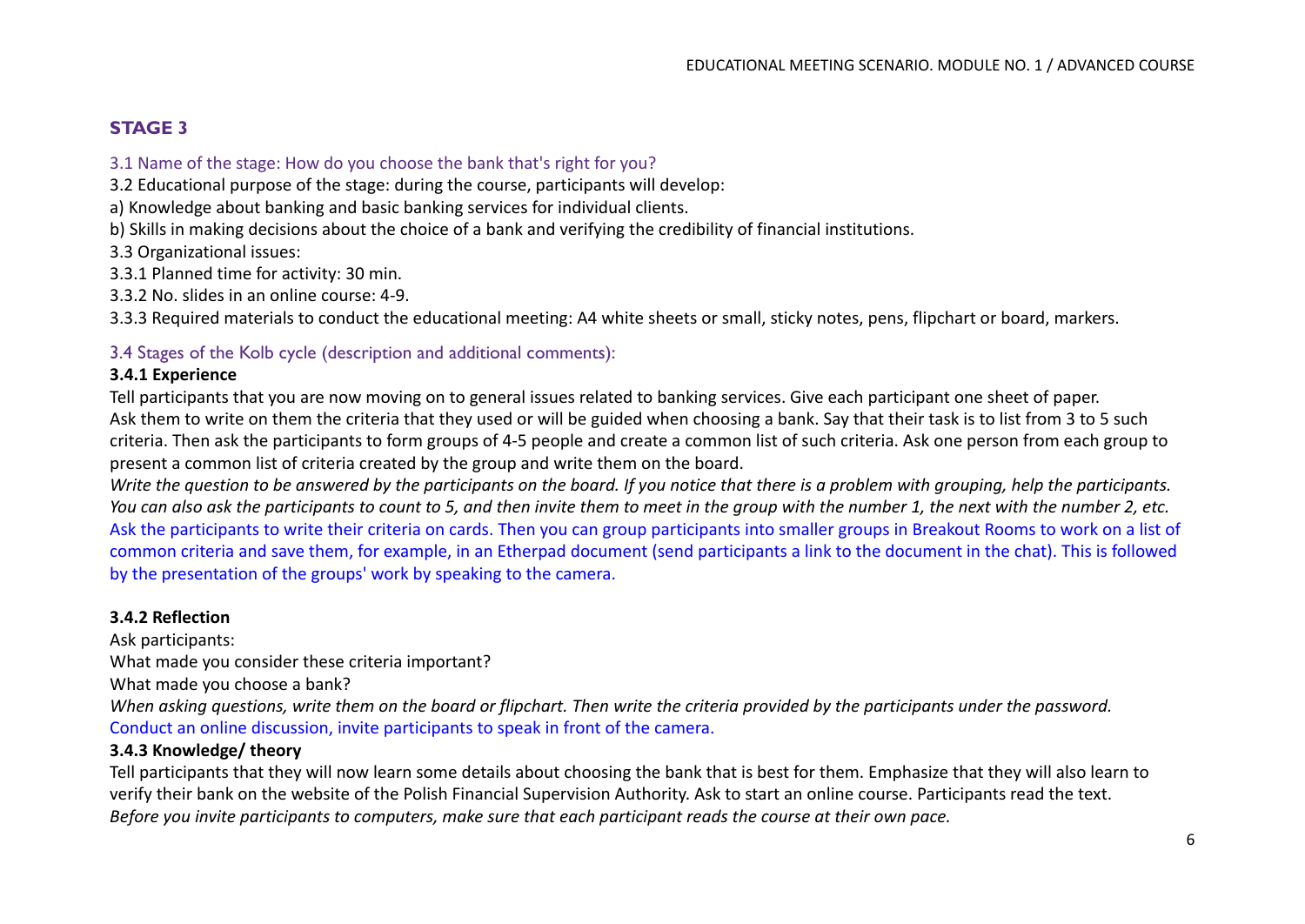*Emphasize that they may familiarize themselves with the topics familiar to them. Encourage careful reading of new information that develops their knowledge of bank selection*.

You can invite participants to cooperate and ask if they are willing to share their screen (Share Screen function) and read the course content on the screen for other people.

## **3.4.4 Application/ deployment**

Show participants how to use the search engine entities supervised by the Polish Financial Supervision Authority Recommend to in the Categories field they selected: Supervised entities, in the field Supervised entities they left category: All, and then entered the name of the bank that they use or would like to use (slide no. 9).

*Using the list in the search engine, participants check whether banks (including cooperative societies and credit unions and other financial institutions) have a license and are covered by state supervision. If participants report that they are not yet bank customers, they can search for the names of banks they know or of the services they want to use.*

Share your screen and show participants how the search engine works on the example of any bank. After that, you can invite people who are willing to do the same and practice the search tool.

# **STAGE 4**

#### 4.1 Name of the stage: How to choose a personal account that is right for you?

4.2 Educational purpose of the stage: during the course, participants will develop:

a) skills in choosing a personal account

b) knowledge of the function of a basic payment account

c) knowledge about the basic functions of saving on an e-account

4.3 Organizational issues:

4.3.1 Planned time for activity: 30 min.

4.3.2 No. slides in an online course: trainer decision.

4.3.3 Required materials to conduct the educational meeting: A4 white sheets or small sheets of paper, pens, flipchart or board, markers; printable materials for participants (the material will be found at the end of this scenario):

HANDBOOK GUIDE: ADVANTAGES AND DISADVANTAGES OF HAVING A PERSONAL ACCOUNT (Auxiliary material for the trainer);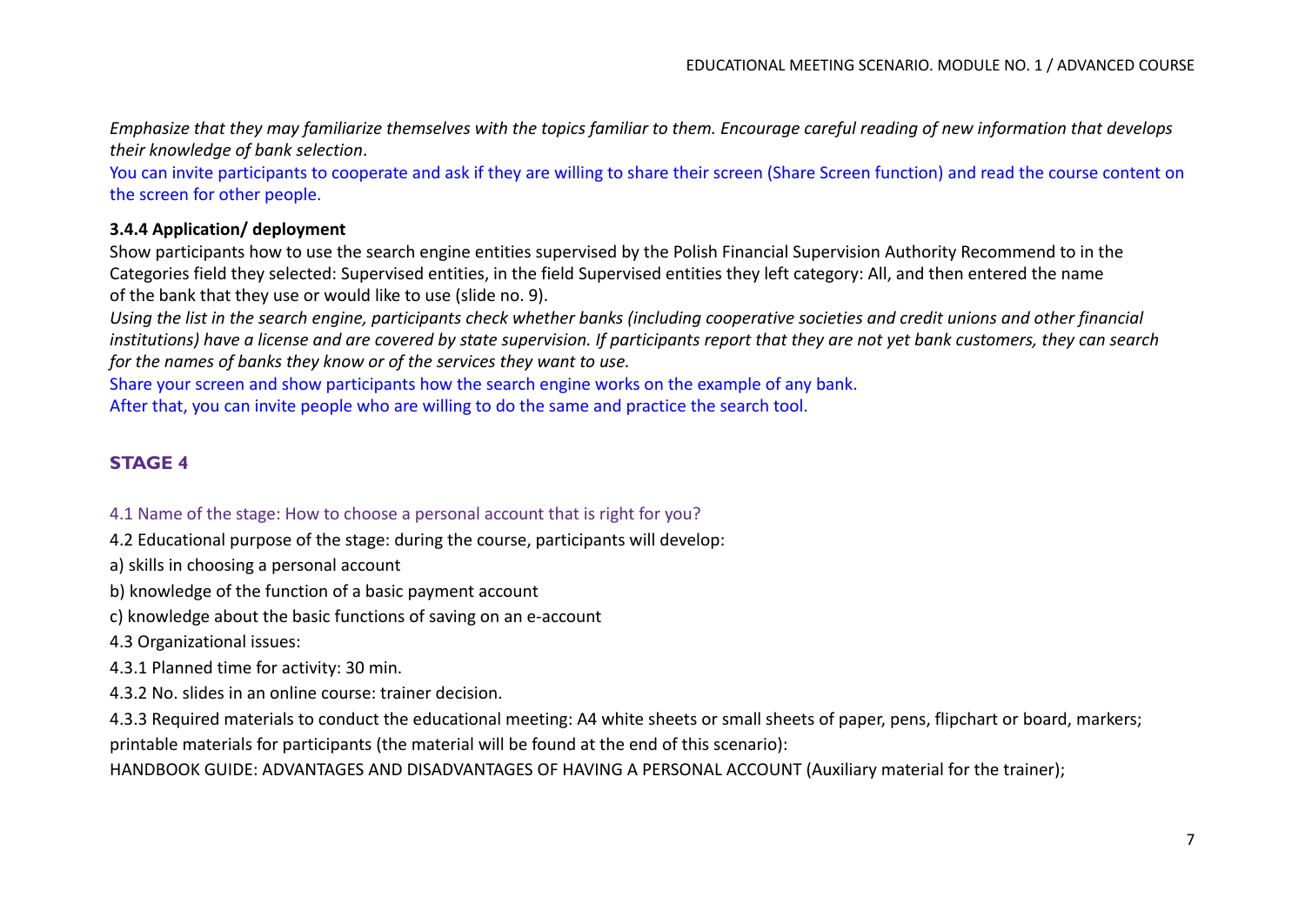## EXERCISE NO. 1: HOW TO CHOOSE THE RIGHT PERSONAL ACCOUNT FOR YOU?; AUXILIARY MATERIAL FOR THE LEADER: SOLUTIONS FOR EXERCISE NO. 1;

## 4.4 Stages of the Kolb cycle (description and *additional comments*)

## **4.4.1 Experience**

Participants meet in the same groups as in the previous activity. Ask them for 5 minutes. listed at least 5 advantages and 5 disadvantages of using a bank account. When they are finished, one person from each group reads the work. Summarize the experience, paying attention to what was most often mentioned in the statements. As a leader, use the hints provided in the HANDBOOK GUIDE: ADVANTAGES AND DISADVANTAGES OF HAVING A PERSONAL ACCOUNT (Auxiliary material for the trainer).

You can use the Jamboard app to collect requests from participants.

Prepare the application in advance, send the link to the participants.

On two separate cards of the virtual flipchart, write down two lines on each of them:

(1) ADVANTAGES OF USING A BANK ACCOUNT

(2) DISADVANTAGES OF USING A BANK ACCOUNT

Ask the participants to write their answers on virtual colored cards.

After completing the exercise, you can view the results of the participants' work, read and comment on their statements.

## **4.4.2 Reflection**

Ask participants: What criteria are they guided by or would they choose when choosing a personal account? Which of these criteria are key to them?

Offer an online discussion. Collect responses from as many participants as possible to learn about people's preferences.

# **4.4.3 Knowledge/ theory**

Tell participants to move on to the next part of the course. Tell them they'll know what criteria to consider when choosing an account that suits your needs.

Note that they will also learn about changes in the law related to the implementation of a basic payment account and the obligation to pay remuneration without cash. Ask what differences they have noticed between different types of accounts.

Make sure they understand them correctly before moving on to the next stage of the meeting.

*Before proceeding to the online course, ask participants to familiarize themselves with the course, pay attention to the differences between a paid commercial savings and settlement account (PL: ROR), basic payment account (PL: PRP), savings account and term deposit. Summarizing this part, please indicate that the savings account is used to increase the return on funds that we want to use from time to time, and the deposit supports the multiplication of savings in the long-term and it is customarily the higher the interest rate, the longer our money stays on it.*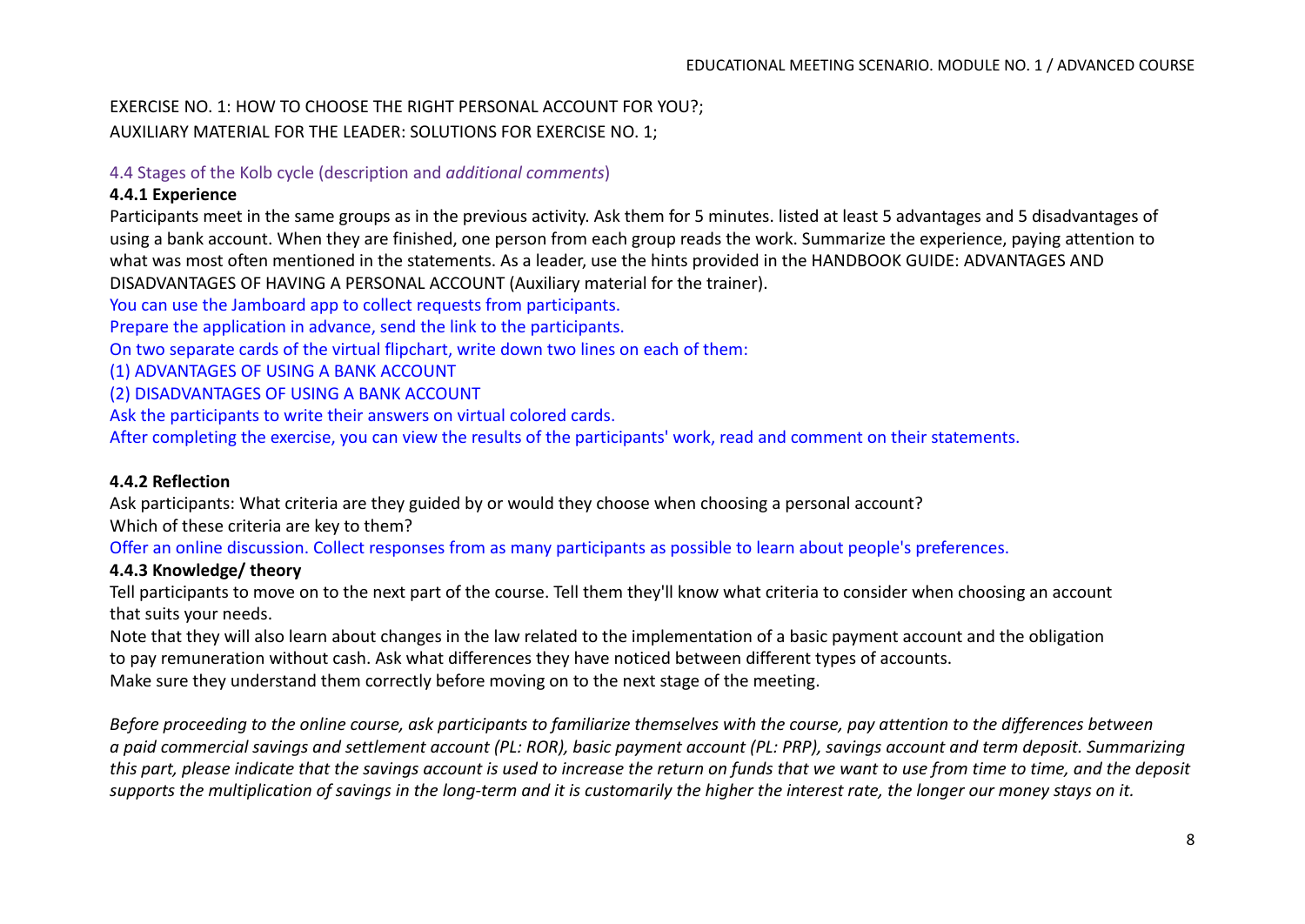You can invite participants to cooperate and ask if they are willing to share their screen (Share Screen function) and read the course content on the screen for other people.

## **4.4.4 Application/ deployment**

After reading an excerpt from the online course, ask participants to do EXERCISE NO. 1: HOW TO CHOOSE THE RIGHT PERSONAL ACCOUNT FOR YOU? which summarizes considerations for choosing an account. Hand out the printouts to each of the participants and provide instructions for the task. Then ask the participants to check the correctness of their tasks by reading the correct AUXILIARY MATERIAL FOR THE LEADER: SOLUTIONS FOR EXERCISE NO. 1.

You can send the exercise file via chat. Each participant will download the file to their computer to individually solve the task. Show participants in advance how the files uploaded in chat are being downloaded. Participants perform the exercise independently on their computers. Set the time to complete the task for about 5 minutes. Then invite people who can read the camera solutions to your presentation. After the participants' speeches, provide (display on the screen) correct solutions.

# **STAGE 5**

#### 5.1 Name of the stage: Creating an e-account, i.e. an online personal account.

- 5.2 Educational purpose of the stage: during the course, participants will develop:
- a) Skills in the selection, setting up and using the basic functions of an e-account.
- b) Knowledge of the types of operations on the e-account and banking services available via the Internet.
- c) Competence and knowledge related to the secure use of an e-account.

5.3 Organizational issues:

- 5.3.1 Planned time for activity: 40 min.
- 5.3.2 No. slides in an online course: trainer decision.
- 5.3.3 Required materials to conduct the educational meeting: flipchart or board, A4 sheets, markers.

#### 5.4 Stages of the Kolb cycle (description and additional comments):

#### **5.4.1 Experience**

Ask participants to read a fragment of the electronic banking course and the criteria for choosing an electronic account. Then encourage them to take advantage of sample programs that compare Internet accounts (slide no. 30). Each person's task is to find the offer best suited to their needs. Give participants about 5 minutes to familiarize themselves with the page layout and view the offer table.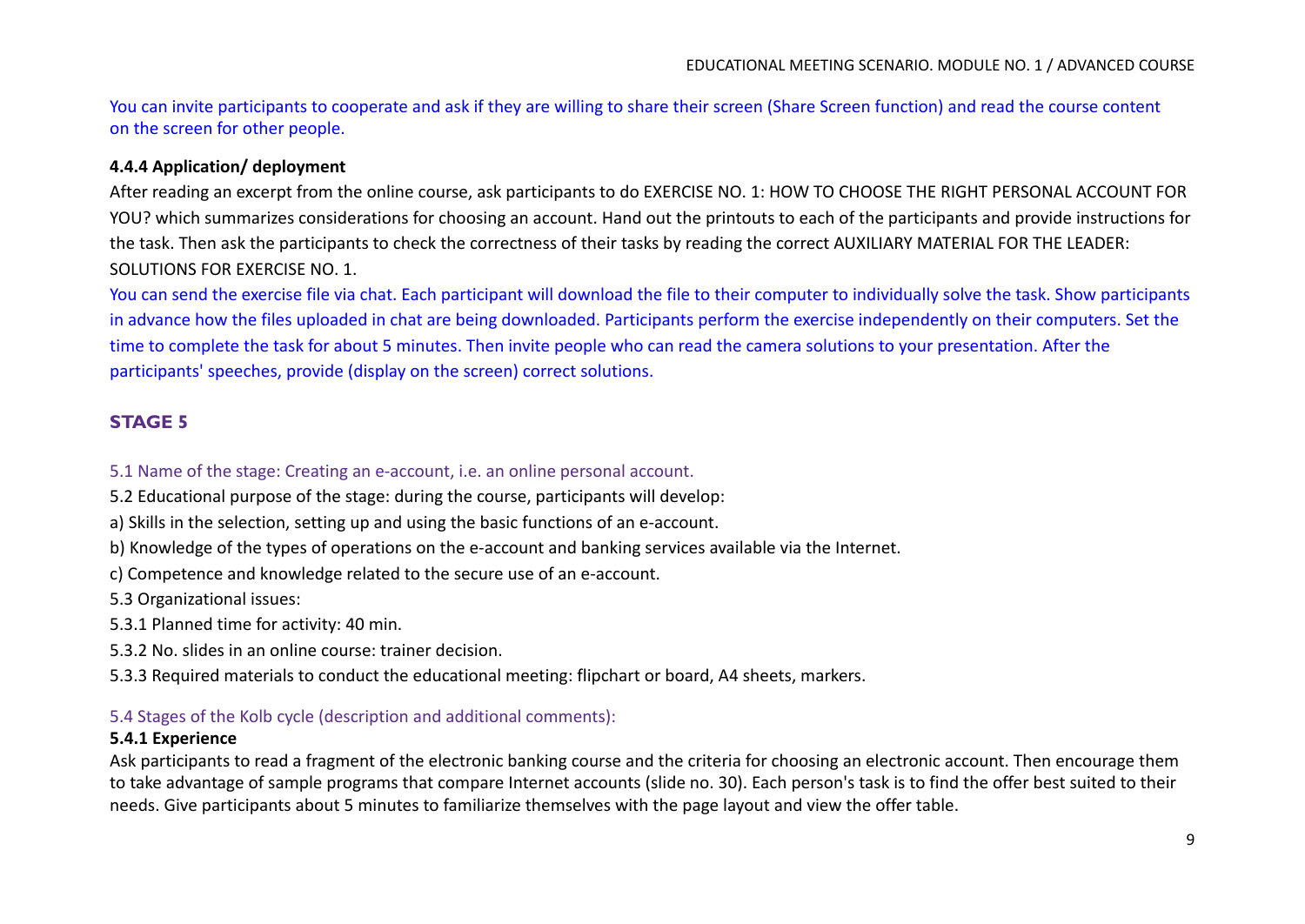Make sure that participants do not click the button: *Open account* on the bank's website, nor enter any personal data.

#### *Encourage participants to select the button:*

*More under the summary information about the account. Thanks to this, they will expand their knowledge about the advantages of a given account, fees, the use of ATMs, additional services and terms of promotion. Some participants may say that they had too little time to make a decision. Show them understanding and tell them to talk about their first impression if they have failed to decide. Please note that this decision is only an exercise and can change it at any time.*

Participants perform the same activities in the online training. You can encourage them to share the screen (Share Screen function) and discuss how to use the online account comparison in the whole group forum.

#### **5.4.2 Reflection**

#### Ask participants:

What were they guided by when making the decision or what influenced their first impression? What fees have caught their attention? What additional services did the banks offer? Did banks have the option of opening an account online? Ask participants to click on the button: *Open online* with the bank of your choice and they look for a button to click in order account creation. Give them 2-3 minutes to read with the site. Finally, ask if it would be easy to open an online account for them.

*Using the comparison tool, participants can check items such as: account opening fee, transfer fees, account interest, additional services, card usage, free ATMs and more. Write the criteria they mention on the board and summarize. If necessary, use the hints contained in the support material for the teacher. When participants indicate difficulties in setting up an online account, show them understanding and ensure that you hope that thanks to the next stage of the meeting some of the doubts will be dispelled. Conduct the whole exercise so that the participants sit at the computers, being able to use the comparison tool several times.*

Offer an online discussion. Ask participants one by one the above questions and get as many people as possible to contribute to hear their views. Summarize the statements. It will be easy to present the possibilities of the online account comparator if you share the screen (Share Screen function) and show the discussed items.

#### **5.4.3 Knowledge/ theory**

Tell participants to familiarize themselves with the next part of the online course on creating an account. This part should help dispel their doubts from the previous part of this stage. Perform the task of checking the security certificate with the participants - see instructions on slide no. 38. Invite participants to familiarize themselves with the next part of the online course on other types of security. Notice the rules for setting your own password, because they will be needed in the next exercise.

Each person participating in the online training performs the task individually. You can suggest that people are willing to share their screen (Share Screen function).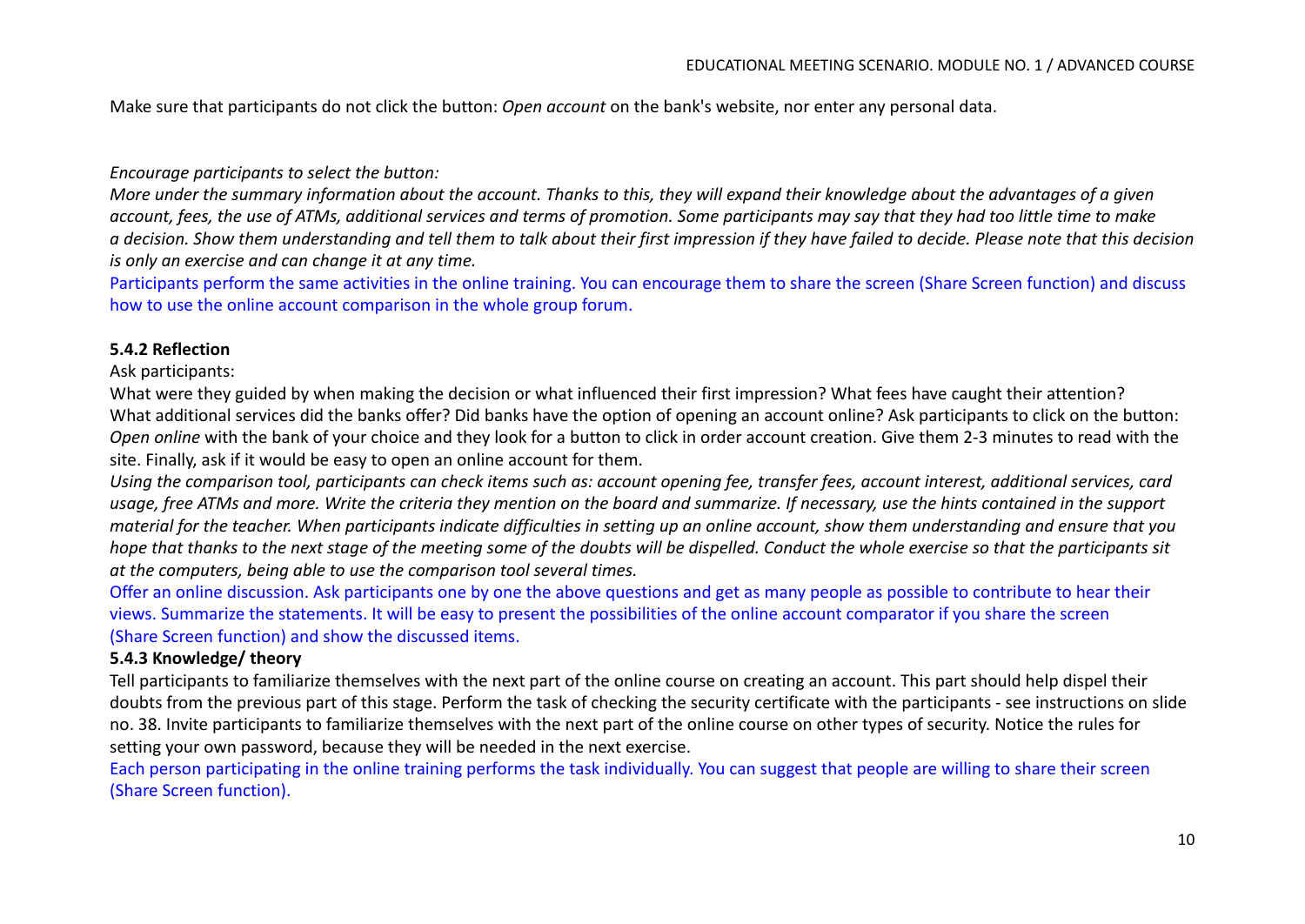*The accumulation of terminology at this stage of the course can be difficult for participants, so before proceeding, summarize and explain the most important concepts. You can use comparisons or synonyms, e.g. login - account entry; login - customer number; password - individual key that opens access to the account; activating - launching etc. You can also save explanations on a flipchart.*

## **5.4.4 Application/ deployment**

Invite participants to an exercise using the knowledge they have just gained about setting up a secure password (slide no. 42-43). Ask them to choose and write on the cards one symbol they think is appropriate in a secure internet password. Designate 2 pairs that will use: a lowercase letter, an uppercase letter, numbers, a special mathematical sign, a special punctuation mark. Each pair saves the selected symbol on the entire surface of the paper. Then all the pairs line up in such a way to create one password consisting of 10 characters. Have the participants decide among themselves the order of the characters. Write the password they created on the board and invite participants to take a photo together.

You can offer participants to work in virtual breakout rooms on a virtual flipchart in the Jamboard application. However, you need to prepare the exercise and links to virtual rooms and applications in advance. Here is an example instruction for participants: Use the following characters: lowercase letter, uppercase letter, number, special math mark, special punctuation mark, create sample passwords that you think are safe. Justify your choice of characters used in the password.

*Taking a final photo after exercise is not mandatory - only for those willing. For ease of use, you can use auxiliary material containing exercise cards. This will help better manage the work of couples and make it easier for participants to remember the category. It is worth printing and cutting them before the meeting.*

# **STAGE 6**

## 6.1 Name of the stage: Using an e-account.

6.2 Educational purpose of the stage:

During the course, participants will develop:

a) Skills in using the basic functions of an e-account.

b) Ability to make online transfers.c) Competence and knowledge related to the secure use of an e-account.

6.3 Organizational issues:

6.3.1 Planned time for activity: 30 min.

6.3.2 No. slides in an online course: trainer decision.

6.3.3 Required materials: printable materials for participants (the material will be found at the end of this scenario):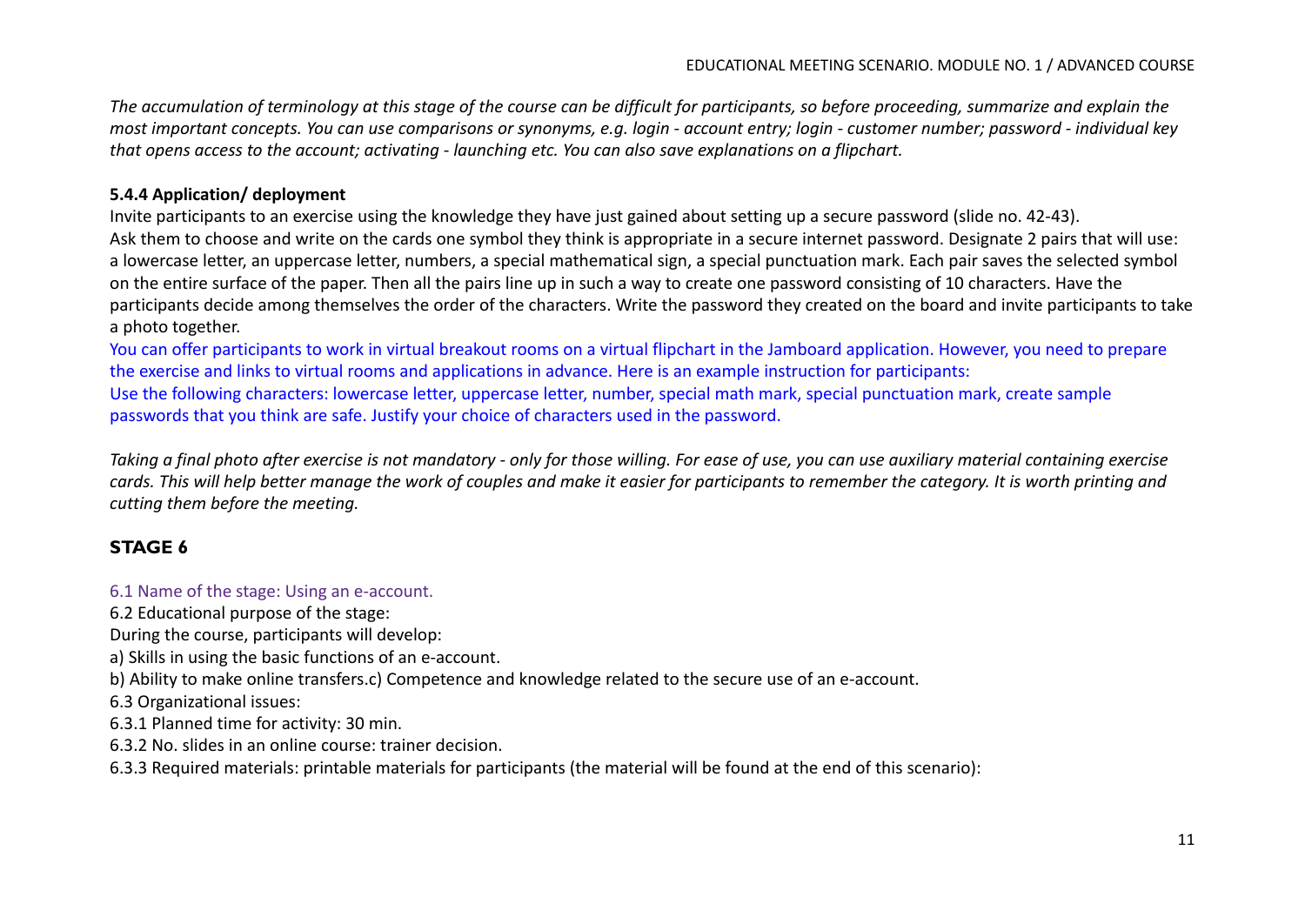## EXERCISE NO. 2: WHY IS IT WORTH TO HAVE AN INTERNET BANK ACCOUNT? SOLUTION - EXERCISE NO. 2: WHY IS IT WORTH TO HAVE AN INTERNET BANK ACCOUNT?

6.4 Stages of the Kolb cycle (description and additional comments):

## **6.4.1 Experience**

Inform the participants that you will now look at the benefits of having an e-account. Invite them to practice (individually or in pairs). Give participants EXERCISE NO. 2: WHY IS IT WORTH TO HAVE AN INTERNET BANK ACCOUNT? Provide instructions for the exercise. Ask them to read the statements in the material and choose ones that fit Paul's story (he did not to set up an e-account in an internet bank) and Igor (who has an e-account), Check the answers together with the participants, using from the hints in the material SOLUTION - EXERCISE NO. 2: WHY IS IT WORTH TO HAVE AN INTERNET BANK ACCOUNT?

Offer participants to work in groups in virtual breakout rooms to participate in this activity. Share the file with participants EXERCISE NO. 2: WHY IS IT WORTH TO HAVE AN INTERNET BANK ACCOUNT? from the instruction to the exercise. You can use Google Documents for this purpose, with the help of which you can easily share the file containing the table.

#### **6.4.2 Reflection**

Again, invite participants to attend an online course. Indicate that they log in to the sample e-account using the DEMO version, look at the tabs, and then log out. After completing the exercise, ask the participants: What operations can be performed on the e-account? Which ones do they use or would they use most often?

*Notice attention to the importance of this participation logging out the account each time.*

Each person participating in the online training carries out the online course individually. You can suggest that people are willing to share their screen (Share Screen function).

## **6.4.3 Knowledge/ theory**

Tell participants to familiarize themselves with the next one part of an online course during which they develop knowledge of the most popular banking operations that they can carry out thanks to having an e-account as well as exercising online transfers.

*Pay attention to the participants how important it is logging out each time account. Worth a warning participants that in this part an online course will find two tasks to self-made online: Finding the balance accounts and history account. Answers to easy questions regarding payment accounts. Let me know that they can complete tasks now or at home. I nvite to ask questions if there will be problems with tchem execution.* You can allocate approximately 10 minutes for the participants to complete the tasks themselves. When working independently with the course, they can ask questions that you will answer.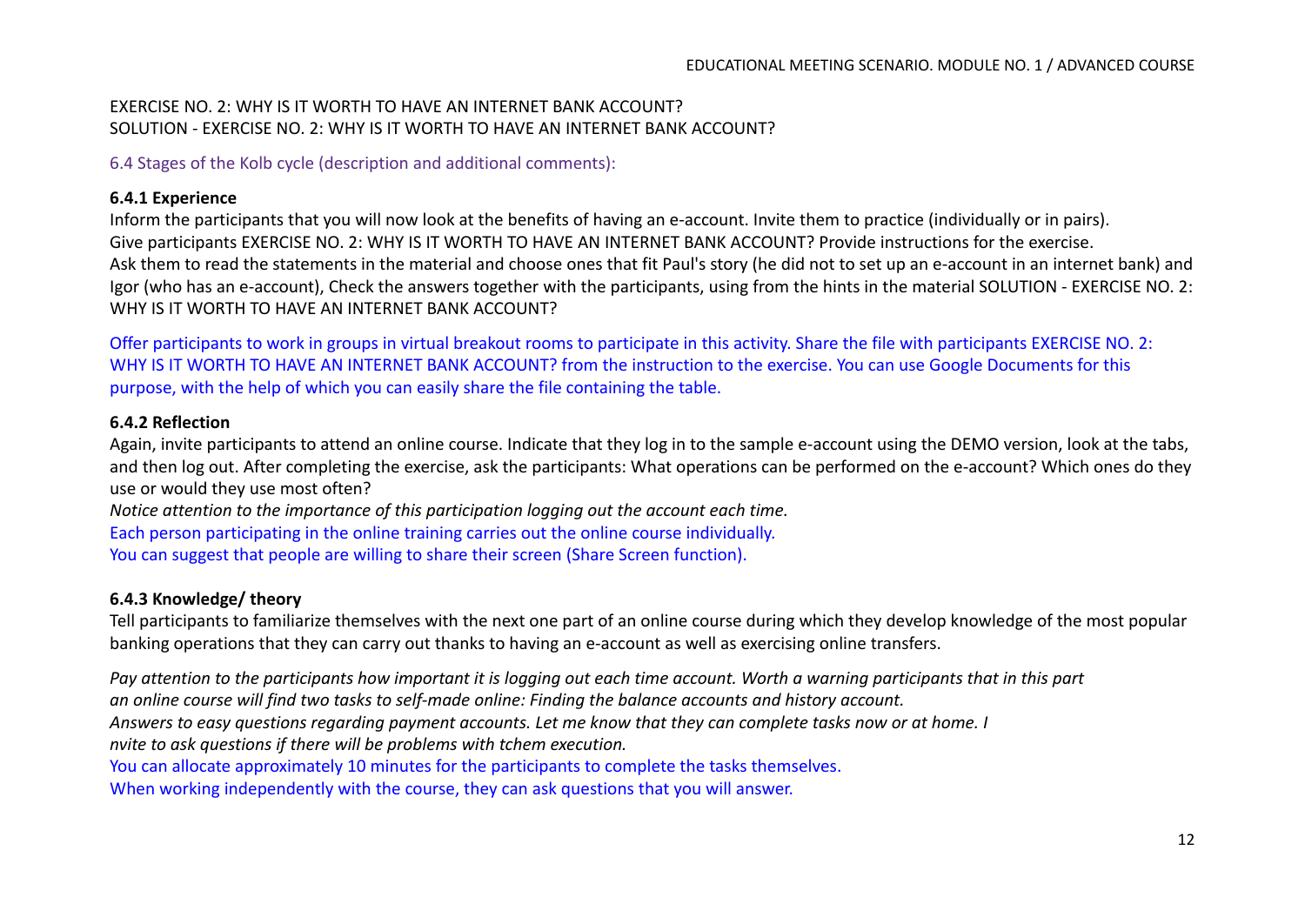## **6.4.4 Application/ deployment**

Offer participants to perform a simple exercise on ordering a transfer via the Internet. Let them know that this exercise will prepare them to make real transfers over the Internet using the transfer form on the bank's website, after logging into their e-account. Preparation of the exercise: on separate sheets (you need 7 sheets), write down the steps to be taken to complete the online transfer form:

"Enter the recipient's details, account number, transfer amount, date of the transfer and title";

"Check if you can see the order acceptance confirmation on the e-account page";

"Click: One-time transfer";

"Click the tab: Transfers";

"Click the button: Submit";

"Confirm the transfer - enter the SMS code, one-time code from the code card or confirm the transaction in the mobile application" "Check and confirm the entered data - click the button: Next";

#### Instructions for the exercise:

Suggest to the participants that in a 4-person groups arranged cards describing individual steps, resulting in making a transfer from the e-account. Invite the first group to complete the task to present their solution.

For the exercise, you can use the earlier division into groups. The exercise is simple and only requires a brief summary.

Alternatively, you can ask participants what was difficult for them in this exercise and briefly explain their doubts.

Hint for the leader:

Solution to the exercise - Next steps to be taken to complete the online transfer form:

"Click the tab: Transfers";

"Click: One-time transfer";

"Enter the recipient's details, account number, transfer amount, date of the transfer and title";

"Check and confirm the entered data - click the button: Next";

"Confirm the transfer - enter the SMS code, one-time code from the code card or confirm the transaction in the mobile application"

"Click the button: Submit";

"Check if you can see the order acceptance confirmation on the e-account page";

For online training, in the Jamboard application, you can prepare 7 pieces of paper arranged on a virtual flipchart, describing the individual steps to be taken to complete the online transfer form. The participants' task is to organize these cards in the correct order, e.g. in a column, so that the exercise result is clear and understandable. However, you need to plan this exercise in advance and send the participants a link, e.g. via chat.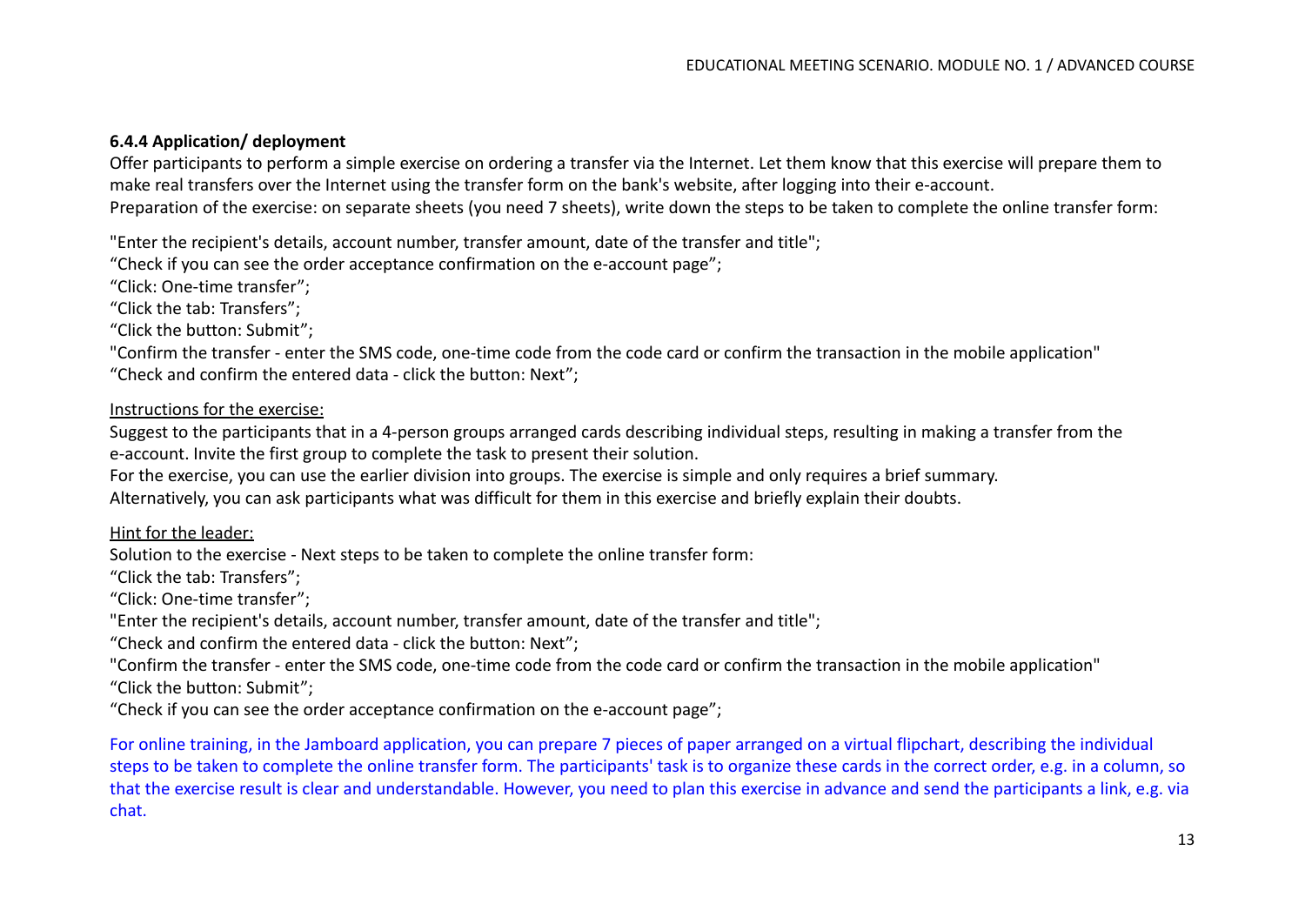# **STAGE 7**

#### 7.1 Name of the stage: Summary and conclusion.

7.2 Educational purpose of the stage:

a) summary of the course content

b) conduct a short knowledge assessment tool for participants

c) distribution of additional educational materials for participants to consolidate knowledge at home

7.3 Organizational issues:

7.3.1 Planned time for activity: 20 min.

7.3.2 No. slides in an online course: assessment tool.

7.3.3 Required materials to conduct the educational meeting: online course, assessment test.

7.4.1 Offer learners to retake the course at home to review the message.

7.4.2 Run the final part of the online course: summary and short knowledge test.

7.4.3 Highlight this at the beginning of the summary that before participants start to set up their own online account,

they should use the DEMO version, check the banks' websites, and look for additional information.

7.4.2 Run the last part of the online course: summary and short test of knowledge (assessment tool).

7.4.3 Underline this at the beginning of the summary before participants create their own electronic account, they should use the DEMO version, check bank sites, look for additional information.

Ask each participant to complete the sentences: "The most useful to me was ...",

"I will definitely use ..." regarding the knowledge and information provided during the meeting.

Write both sentences on the board or on a flipchart.

*Make sure each participant has the opportunity to speak. Invite those who are ready and able to start.*

*If someone does not know what to say, do not press. Some people have a problem giving feedback in the forum.*

Perform the same activities during the online training. Participants can save their responses, e.g. in a chat.

7.4.4 Thank participants for active participation in meeting and feedback.

Note that messages received by participants during the meeting contain largely information new to them and not easy to remember. Encourage them to complete the task home that will help them consolidate the acquired knowledge and practice skills. Ask if participants still have some questions. After answering, say goodbye to a smile.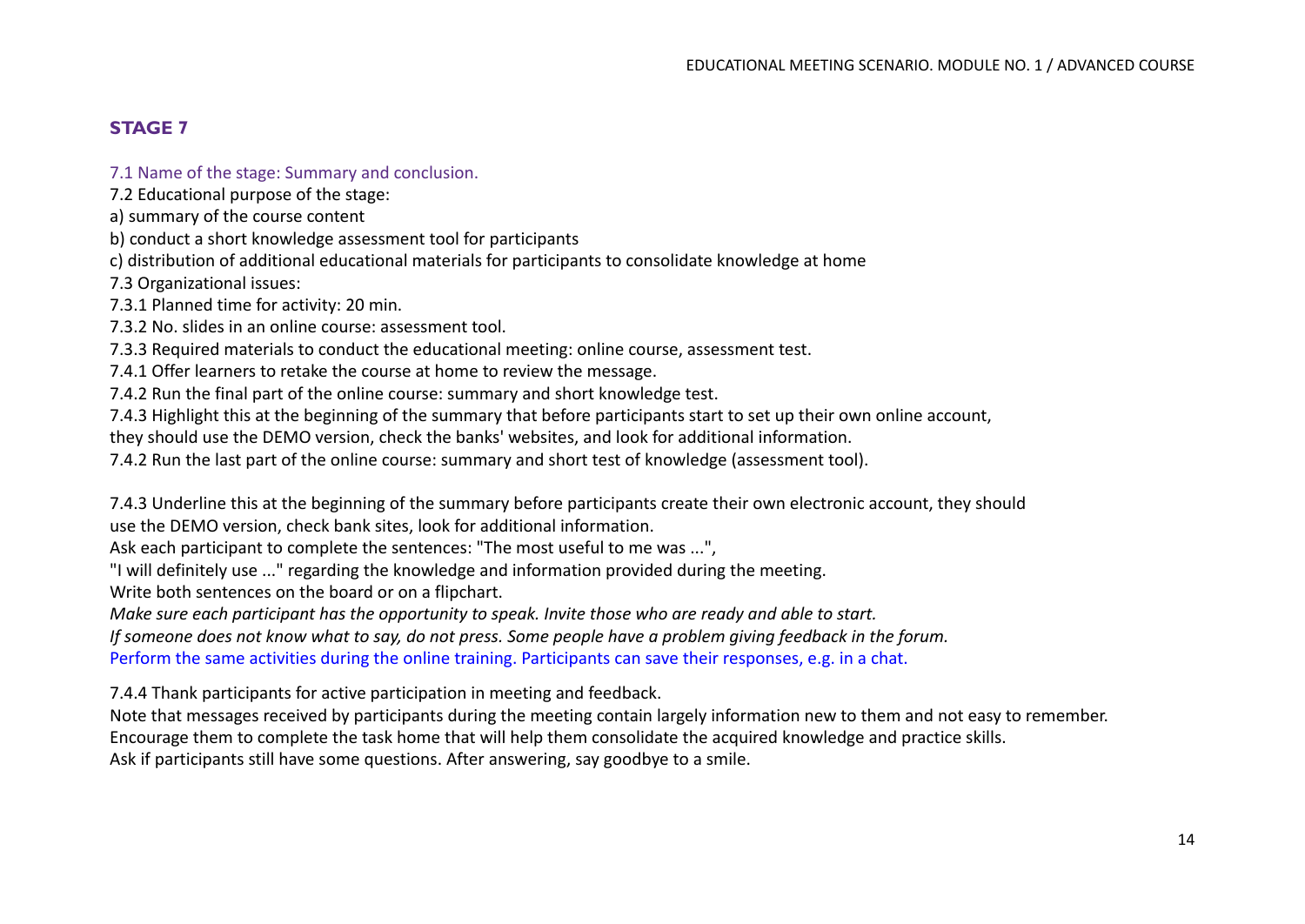8. Methodical materials:

8.1 List of materials and equipment needed to conduct an educational meeting: training room equipment - flipchart or board, multimedia, projektor; A4 sheets, small cards, markers;

additional materials for carrying out exercises with participants:

HANDBOOK GUIDE: ADVANTAGES AND DISADVANTAGES OF HAVING A PERSONAL ACCOUNT (Auxiliary material for the trainer),

EXERCISE NO. 1: HOW TO CHOOSE THE RIGHT PERSONAL ACCOUNT FOR YOU?

AUXILIARY MATERIAL FOR THE LEADER: SOLUTIONS FOR EXERCISE NO. 1

EXERCISE NO. 2: WHY IS IT WORTH TO HAVE AN INTERNET BANK ACCOUNT?

#### SOLUTION - EXERCISE NO. 2: WHY IS IT WORTH TO HAVE AN INTERNET BANK ACCOUNT?

8.2 List of sources for expanding knowledge - additional resources for this topic are available in each language version of the module. 9. Structure of the educational meeting:

| Course issue / module:                                  | Meeting stage | Chapter in online | Number of slides | "From  to" |
|---------------------------------------------------------|---------------|-------------------|------------------|------------|
|                                                         | (no.):        | course (no.):     | in the course:   | slides:    |
| How do you choose the bank that's right for you?        |               |                   | all slides       | all slides |
| How to choose a personal account that is right for you? |               |                   | all slides       | all slides |
| Creating an e-account, i.e. an online personal account  |               |                   | all slides       | all slides |
| Using an e-account                                      | b             |                   | all slides       | all slides |

Place for notes:

………………………………………………………………………………………………………..

 $\mathcal{L}^{(n)}$  . The contract of the contract of the contract of the contract of the contract of the contract of the contract of the contract of the contract of the contract of the contract of the contract of the contract o

………………………………………………………………………………………………………..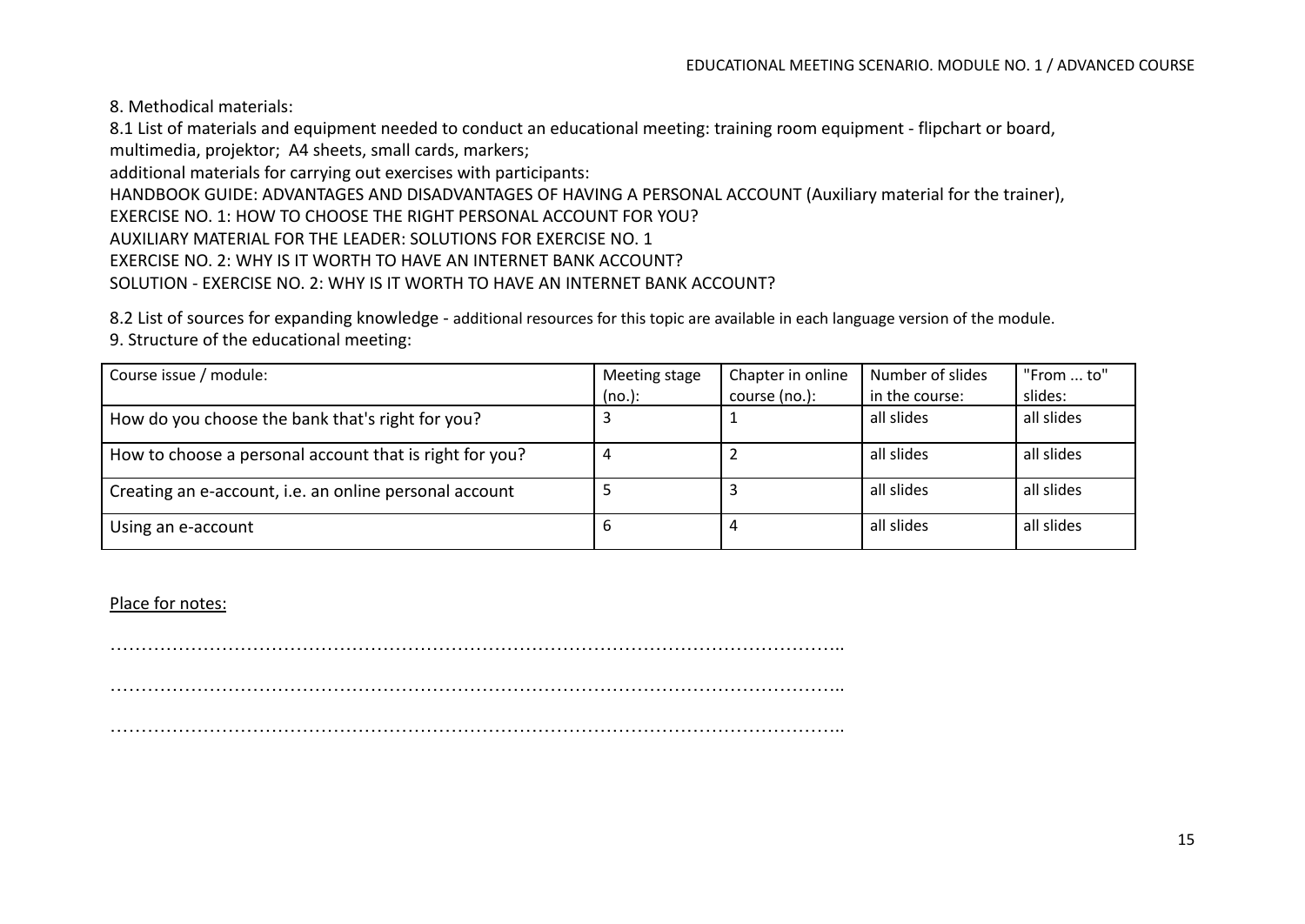#### **HANDBOOK GUIDE: ADVANTAGES AND DISADVANTAGES OF HAVING A PERSONAL ACCOUNT**

(Auxiliary material for the trainer)

Among the potential disadvantages that participants may point to, there may be elements such as:

the need to contact bank employees, incomprehensible procedures,

- important information in small print, a complicated contract,
- the need to pay bank fees, including for account maintenance,
- the need to check the correctness of the commission charged,
- soliciting with additional offers,
- increased risk of taking an ill-considered loan, no ATMs in the immediate vicinity,
- no security possibility of a hacker attack, card loss, PIN or password theft.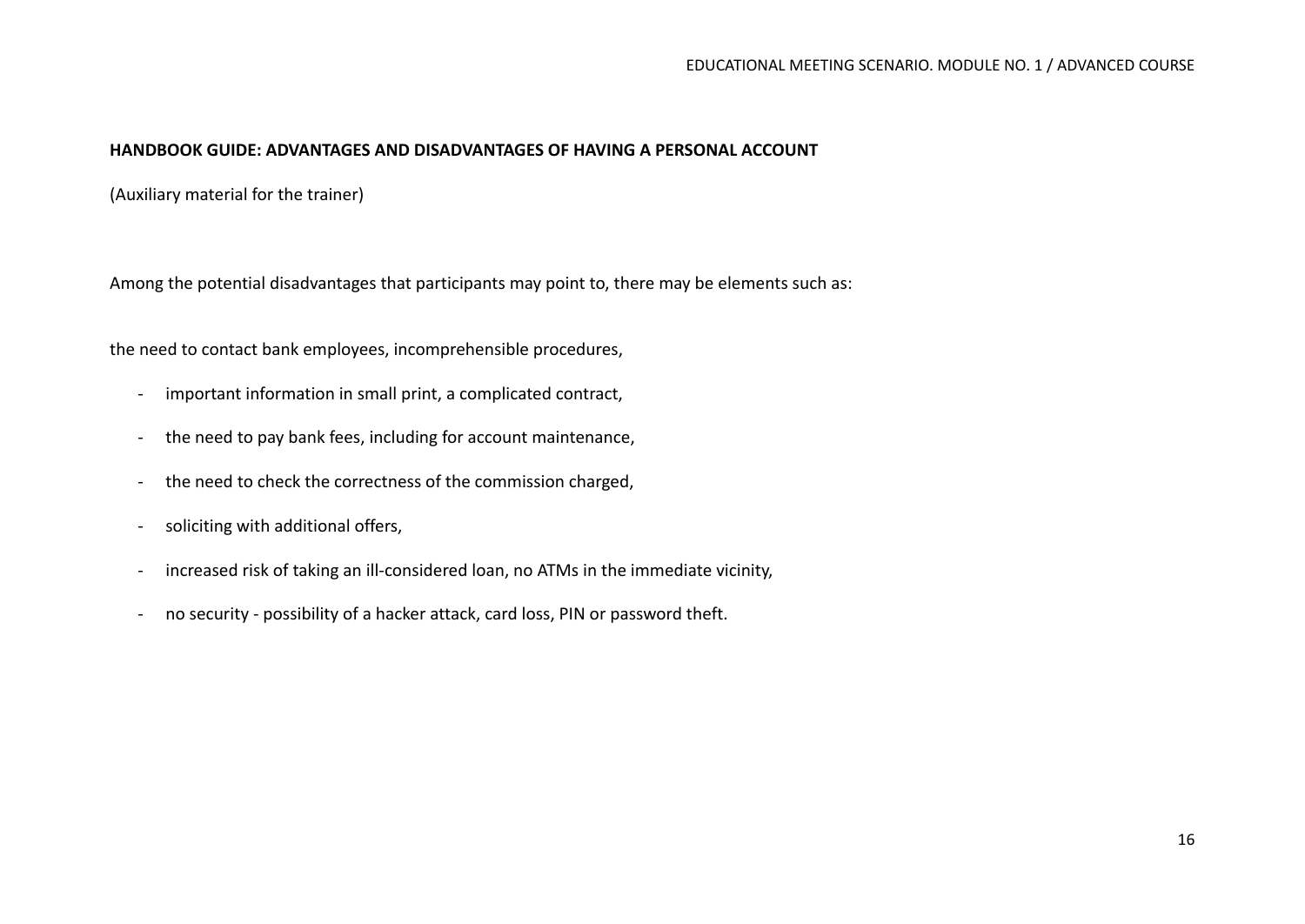## **EXERCISE NO. 1: HOW TO CHOOSE THE RIGHT PERSONAL ACCOUNT FOR YOU?**

Read the following list of steps to follow to choose a personal account. Fill in the blanks with fragments of the text in such a way as to receive instructions on how to proceed.

Text fragments to fill in the empty spaces in the sentences below:

- leaflets, hotline or information posted on websites
- easy access to ATMs
- contact (facility, Internet, telephone)
- the most important and which you will carry out often
- paying the least
- number
- table of fees and commissions
- the cost of the operation
- offers
- the most common
- suitable for your needs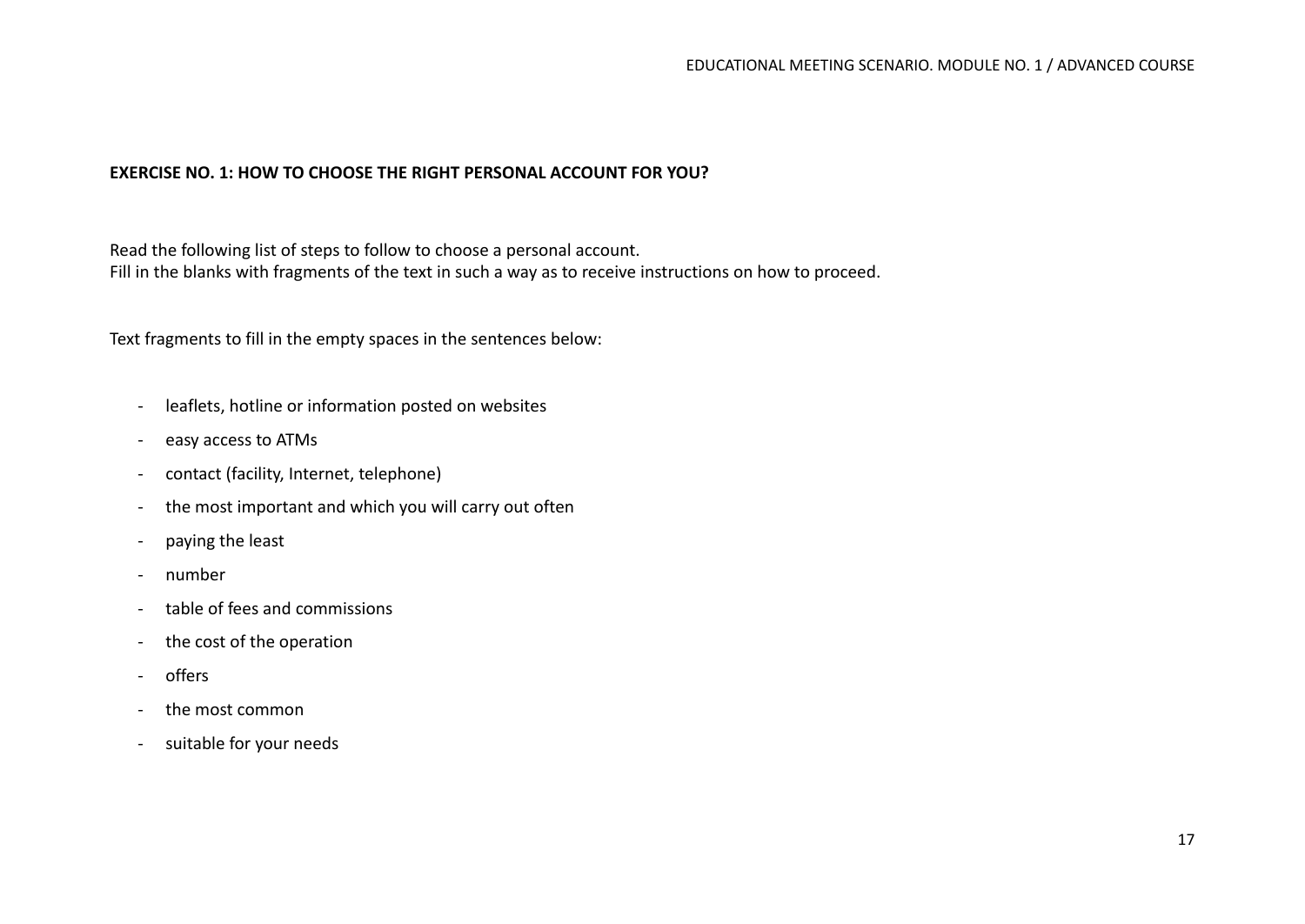Sentences to be completed with text fragments:

| 1.  | Collect offers from several banks by using                                                                              |
|-----|-------------------------------------------------------------------------------------------------------------------------|
| 2.  | Select the offers of banks that guarantee  in your area and the type of  that suits you.                                |
| 3.  | List the operations that you will use, starting with those that are for you                                             |
| 4.  |                                                                                                                         |
| 5.  |                                                                                                                         |
| 6.  | Multiply  by their number per month.                                                                                    |
| 7.  |                                                                                                                         |
| 8.  |                                                                                                                         |
| 9.  | Find out which account you will use with the least paying considering the cost of the operations that are right for you |
| 10. | If the same account is repeated in points 8 and 9, it is probably an account                                            |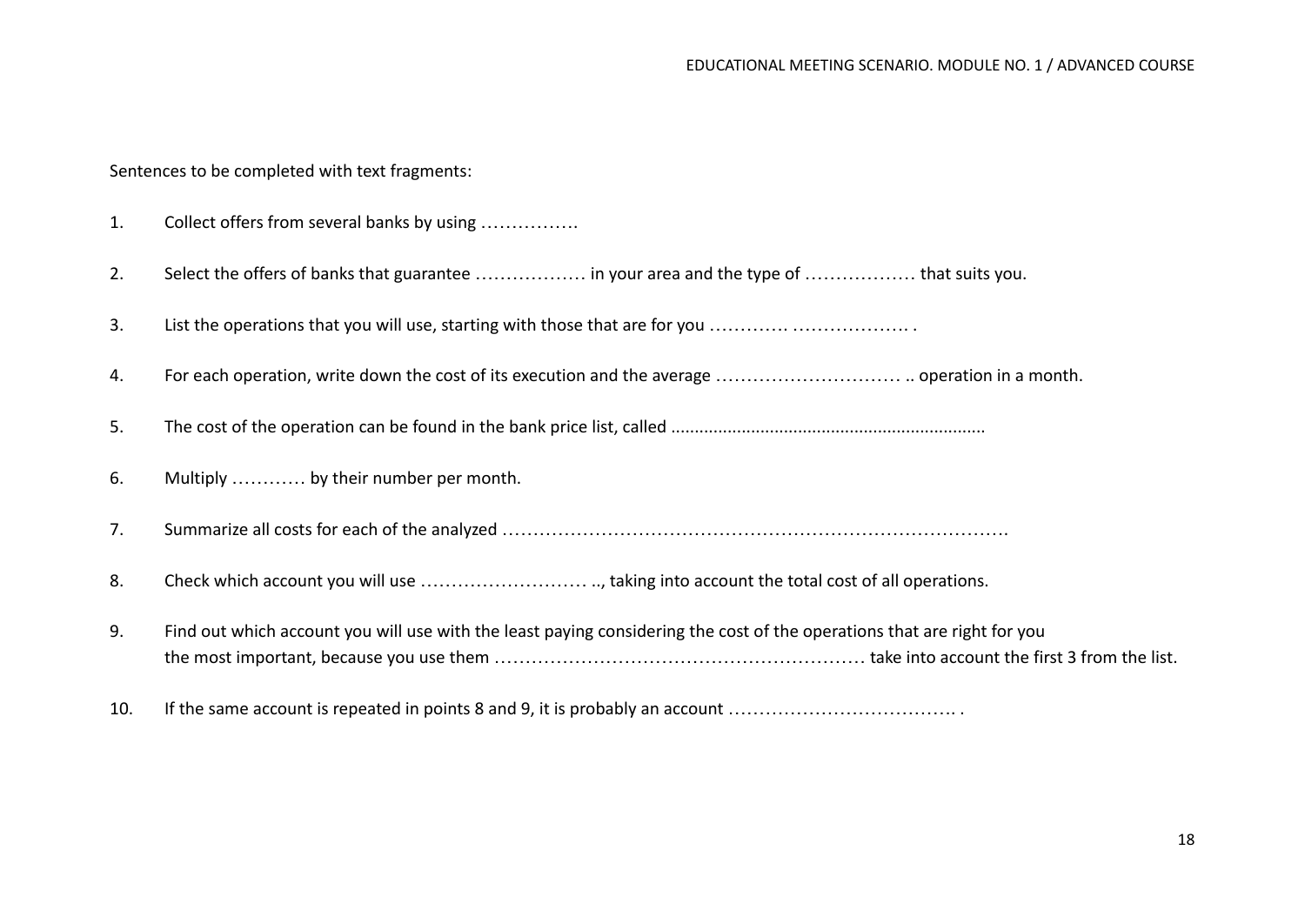#### **AUXILIARY MATERIAL FOR THE LEADER: SOLUTIONS FOR EXERCISE NO. 1**

- 1. Collect offers from several banks using leaflets, a hotline or information on their websites.
- 2. Choose bank offers that guarantee easy access to ATMs in your area and the type of contact that is right for you (branch, Internet, telephone).
- 3. List the operations that you will use, starting with those that are most important to you and that you will perform frequently.
- 4. For each operation, write down the cost of performing it and the average number of operations per month.
- 5. The cost of the operation can be found in the bank's price list, called the table of fees and commissions.
- 6. Multiply the cost of the operation by their number per month.
- 7. Summarize all costs for each of the analyzed offers.
- 8. Check which account you will use with the lowest cost, taking into account the total cost of all operations.
- 9. Check which account you will use with the lowest cost, taking into account the cost of operations that are most important to you because you use them most often - consider the first 3 on the list.
- 10. If you keep repeating the same account in steps 8 and 9, then this is probably the account that suits your needs.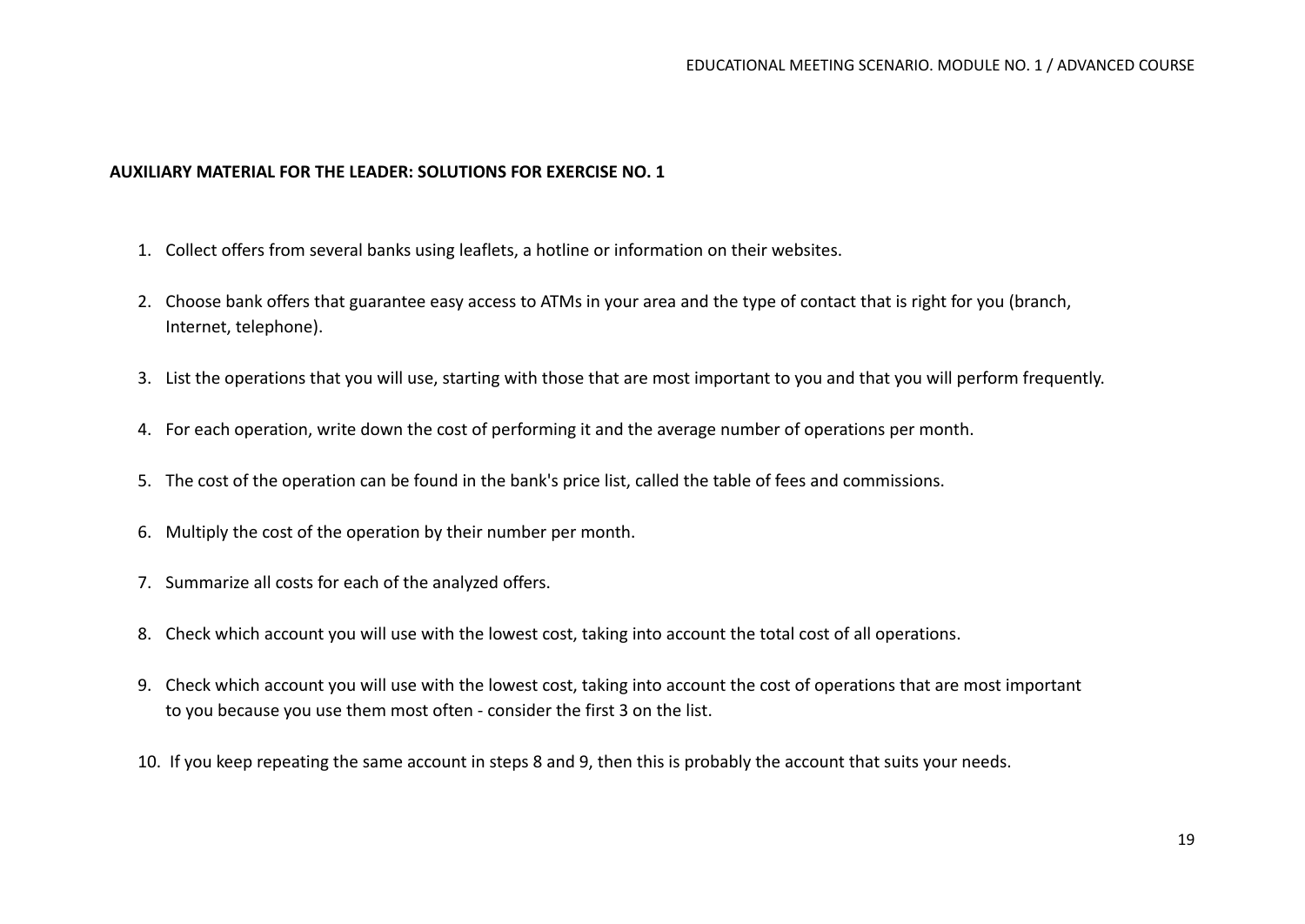#### **EXERCISE NO. 2: WHY IS IT WORTH TO HAVE AN INTERNET BANK ACCOUNT?**

Read the following statements and choose the ones that fit the story of Paul, who did not decide to open an online bank account. Then select those statements that match the story of Igor who has an e-account.

|                                                                                                                                                                                    | The life of<br>Paul<br>without an<br>e-account | Igor's life<br>with an<br>e-account |
|------------------------------------------------------------------------------------------------------------------------------------------------------------------------------------|------------------------------------------------|-------------------------------------|
| 1. He received his entire salary at the company's cash desk.                                                                                                                       |                                                |                                     |
| 2. When he ran out of money, he had the opportunity to take advantage of a cash loan on his account that for<br>it was activated even 15 minutes after submitting the application. |                                                |                                     |
| 3. Sending transfers was a laborious process for him.                                                                                                                              |                                                |                                     |
| 4. When he retired, he waited for a postman every month.                                                                                                                           |                                                |                                     |
| 5. He paid his bills at the post office, often standing in a long, tiring queue and paying commission. If he paid<br>late - paid interest.                                         |                                                |                                     |
| 6. When he ran out of money for shopping, he would go home or bank for an additional amount.                                                                                       |                                                |                                     |
| 7. He did not have to complete or keep receipts for payment. Everything was available to him on the e-account,<br>at any time.                                                     |                                                |                                     |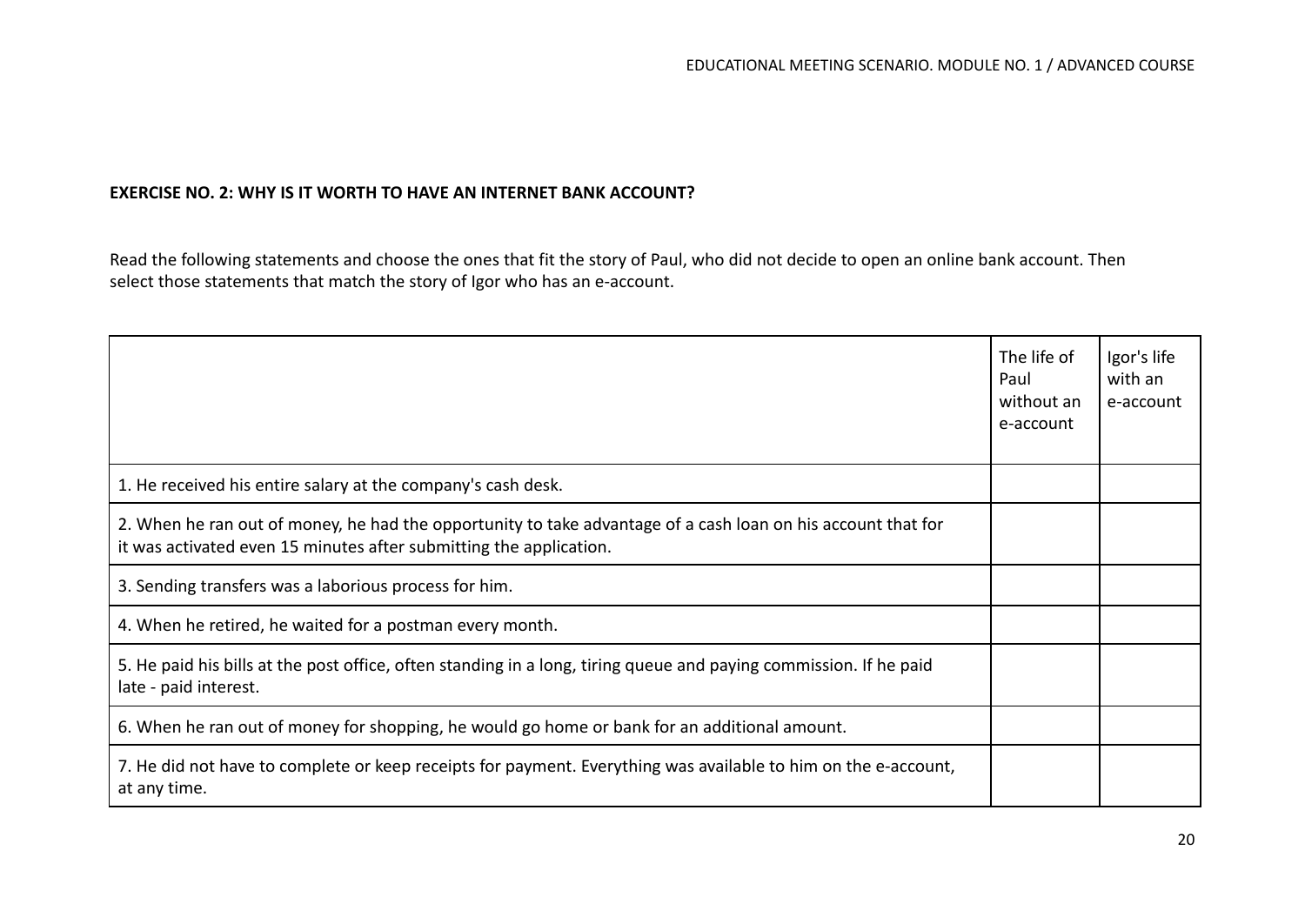| 8. He often had large amounts of cash with him or her at home, was afraid of theft and worried about his safety.                                                                                                                                            |  |
|-------------------------------------------------------------------------------------------------------------------------------------------------------------------------------------------------------------------------------------------------------------|--|
| 9. When he wanted to donate money to children in college, he sat down for 3 minutes. In front of computer<br>and with two clicks he ordered the transfer. The money was in their accounts within minutes.                                                   |  |
| 10. He put the money in the "sock" - he took out of it as much as he had put and not a penny more.                                                                                                                                                          |  |
| 11. He felt safe because he was never forced to have large amounts of cash at home or with him - money was<br>available to him 24 hours a day. 24 hours a day via an online account and ATMs around the world, and on working<br>days - also bank branches. |  |
| 12. When he lacked funds for a vacation, he asked family and friends if they could lend him money, which was not<br>always successful.                                                                                                                      |  |
| 13. He paid his bills without leaving home, with one click, and some paid for themselves thanks to it<br>direct debit or standing orders. He didn't have to remember them every month.                                                                      |  |
| 14. He never had to worry about cash in his wallet as he could always pay with a debit card he allowed<br>to use the funds on the account.                                                                                                                  |  |
| 15. For him, handing over money to his grandchildren or brother meant a visit to the post office or bank.                                                                                                                                                   |  |
| 16. His salary, and then his retirement pension, were at his disposal at all times in his bank account. He was<br>withdrawing as much as he needed from the ATM.                                                                                            |  |
| 17. Even when he was ill, he had to go to the facility to order a transfer.                                                                                                                                                                                 |  |
| 18. He learned about the receipt of his salary, and then his pension, from an e-mail or SMS sent by the bank.                                                                                                                                               |  |
| 19. By keeping his savings in an interest-bearing account, he always withdrew more money than he deposited.                                                                                                                                                 |  |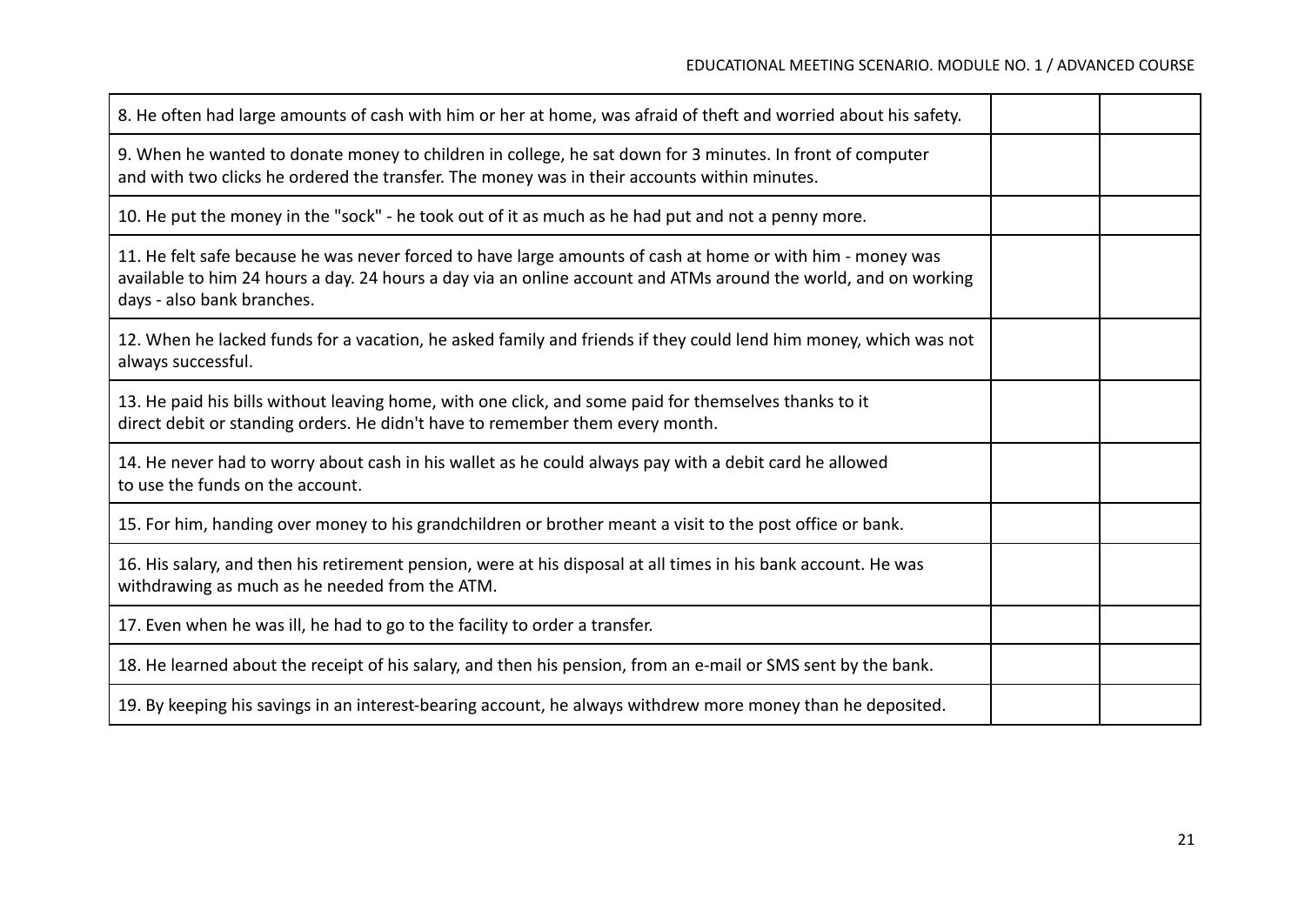## **SOLUTION - EXERCISE NO. 2: WHY IS IT WORTH TO HAVE AN INTERNET BANK ACCOUNT?**

|                                                                                                                                                                                                           | The life of<br>Paul<br>without an<br>e-account | Igor's life<br>with an<br>e-account |
|-----------------------------------------------------------------------------------------------------------------------------------------------------------------------------------------------------------|------------------------------------------------|-------------------------------------|
| 1. He received his entire salary at the company's cash desk.                                                                                                                                              | X                                              |                                     |
| 2. When he ran out of money, he had the opportunity to take advantage of a cash loan on his account that for<br>it was activated even 15 minutes after submitting the application.                        |                                                | X                                   |
| 3. Sending transfers was a laborious process for him.                                                                                                                                                     | X                                              |                                     |
| 4. When he retired, he waited for a postman every month.                                                                                                                                                  | X                                              |                                     |
| 5. He paid his bills at the post office, often standing in a long, tiring queue and paying commission. If he paid<br>late - paid interest.                                                                | X                                              |                                     |
| 6. When he ran out of money for shopping, he would go home or bank for an additional amount.                                                                                                              | X                                              |                                     |
| 7. He did not have to complete or keep receipts for payment. Everything was available to him on the e-account,<br>at any time.                                                                            |                                                | X                                   |
| 8. He often had large amounts of cash with him or her at home, was afraid of theft and worried about his safety.                                                                                          | X                                              |                                     |
| 9. When he wanted to donate money to children in college, he sat down for 3 minutes. In front of computer<br>and with two clicks he ordered the transfer. The money was in their accounts within minutes. |                                                | X                                   |